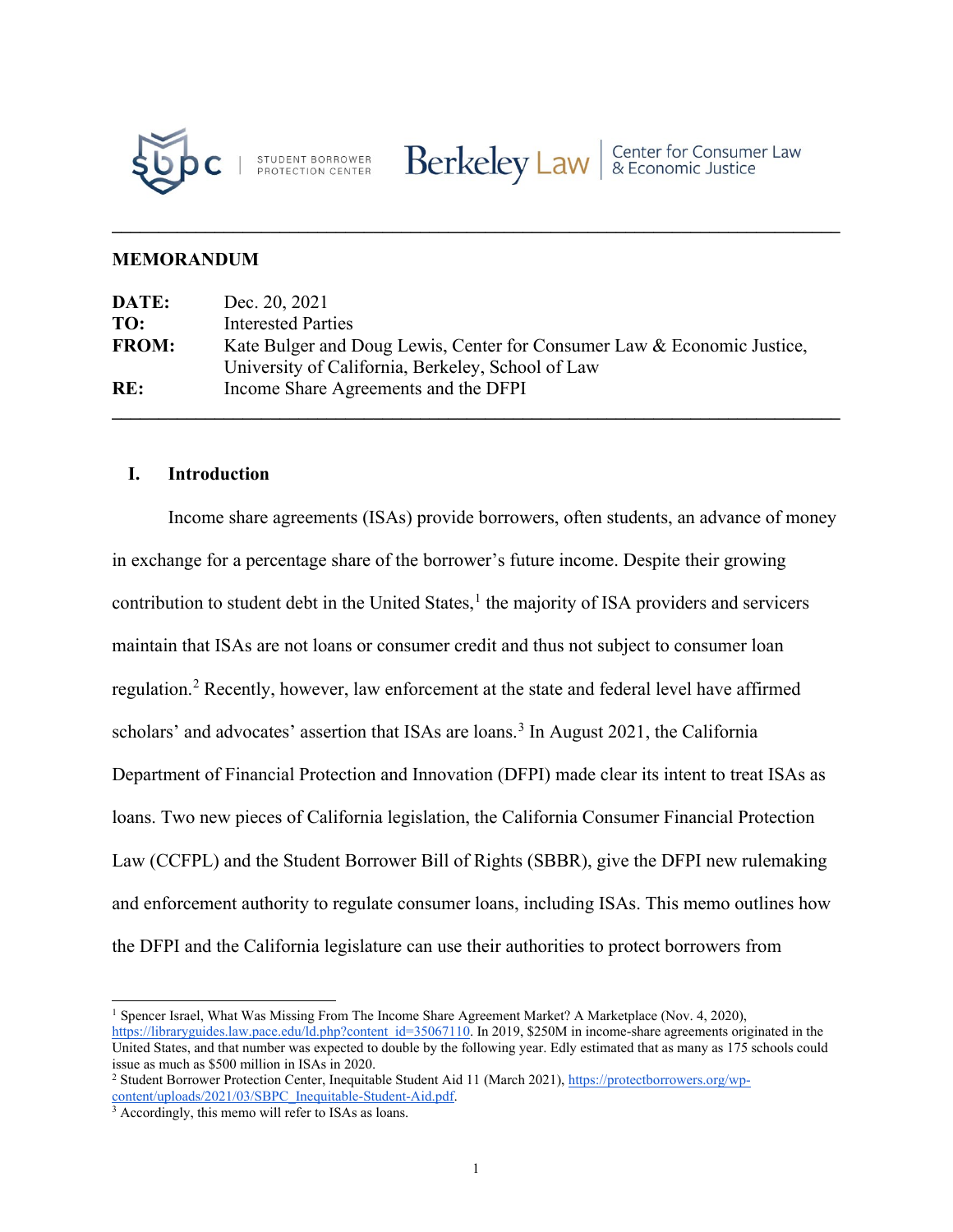predatory ISAs. First, the memo begins by introducing ISAs and the risks and harms they create for student borrowers. In the second part, the memo outlines the California legislative framework applicable to the DFPI's regulation of ISAs. And finally, the memo proposes action that the DFPI and the CA legislature should take to support effective ISA litigation and regulation for the protection of student borrowers.

While some large, traditional universities offer or have offered ISAs (Purdue, University of Utah, and Yale), the typical program financed by an ISA is a short-term, skills-based educational and/or credentialing program, which may cover topics ranging from software engineering to HVAC repair, or attendance at a smaller college or university.<sup>[4](#page-1-0)</sup> Students turn to ISAs as alternative financing for various reasons including but not limited to the exhaustion of federal borrowing options, ineligibility for Title IV aid due to immigration status, and the misguided notion that an ISA agreement is not a loan.

As of 2019, over forty colleges and universities and numerous alternative vocational, credentialing, and workforce development programs offered ISA financing in the U.S.<sup>[5](#page-1-1)</sup> Some school programs make ISAs available to their students directly by financing the ISAs themselves or by partnering with other ISA servicers and financers. One flagship example is Purdue University's "Back a Boiler" ISA program, which launched in 2016 as a student financing stop-gap and is backed by a return-seeking investment fund.<sup>[6](#page-1-2)</sup> Common ISA servicers that partner with schools and financiers to issue, structure, and/or service ISAs include Vemo and Leif. Other ISA servicers operate independent of any school program in a direct-to-student model (Better Future

<span id="page-1-0"></span><sup>4</sup> Dubravka Ritter & Douglas Webber, Modern Income-Share Agreements in Postsecondary Education: Features, Theory, Applications 7-8 (Dec. 2019), [https://www.philadelphiafed.org/-/media/frbp/assets/consumer-finance/discussion-papers/dp19-](https://www.philadelphiafed.org/-/media/frbp/assets/consumer-finance/discussion-papers/dp19-06.pdf)  $\frac{06.pdf}{5}$ *Id.* at 2.

<span id="page-1-2"></span><span id="page-1-1"></span>

<sup>6</sup> *Id.*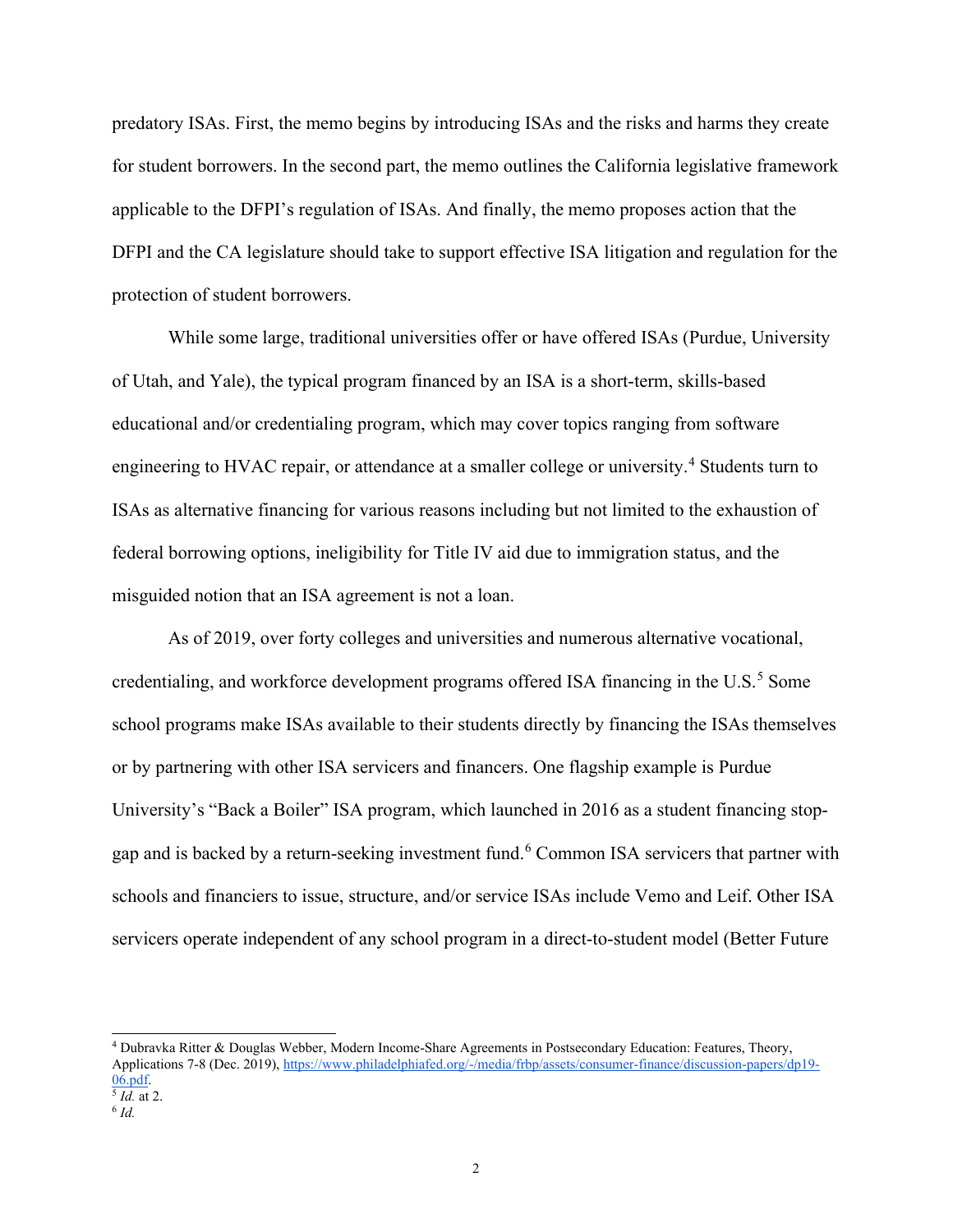Forward, Stride Funding, Blair, Lumni).<sup>[7](#page-2-0)</sup> All ISA firms differentiate their pricing in some way based on student characteristics such as school and academic major. The wide range in ISA providers and in programs financed by ISAs leads to a wide, and at times troubling, range in strategies for marketing, pricing and servicing ISAs.

## **A. Common Financial Characteristics of ISAs**

# **1. Monthly Income Shares**

In exchange for upfront payments, student borrowers agree to pay an "income share," a percentage of their monthly gross income (pre-tax), during each month of the payment term or until the "payment cap" is reached. (Federal income-driven repayment (IDR) plans calculate a maximum of 20% of discretionary income, which itself varies in calculation across plans). $8$  The percentage of income owed is set as part of the ISA pricing at the time that the payment is disbursed. Income share rates typically range from 10-20% for coding bootcamps and 3-5% for colleges, varying based on an individual's major or institution. For example, a loan of \$10,000 for a computer science major at Purdue and graduating in May 2024 carries a 2.95% income share rate whereas the same loan will carry a 4.55% rate for an art history major.<sup>[9](#page-2-2)</sup>

## **2. Payment Caps**

A borrower pays their monthly income share until either the "payment cap," a total fixed amount, or the payment term length has been reached. ISA providers have discretion in setting payment caps. Maximum payment caps, often set at 1-3x tuition, are marketed as "safeguards" to protect borrowers from paying substantially more than they borrowed.<sup>[10](#page-2-3)</sup> For some programs, ISA

<span id="page-2-0"></span> $^7$  *Id.* 

<span id="page-2-1"></span><sup>8</sup> Fed. Student Aid,<https://studentaid.gov/manage-loans/repayment/plans/income-driven> (last visited Dec. 16, 2021).

<span id="page-2-2"></span><sup>9</sup> Purdue Univ.[, https://www.purdue.edu/backaboiler/comparison/index.html](https://www.purdue.edu/backaboiler/comparison/index.html) (last visited Dec. 16, 2021).

<span id="page-2-3"></span><sup>10</sup> Better Future Forward,<https://www.vennfoundation.org/pri-better-future-forward> (last visited Dec. 16, 2021).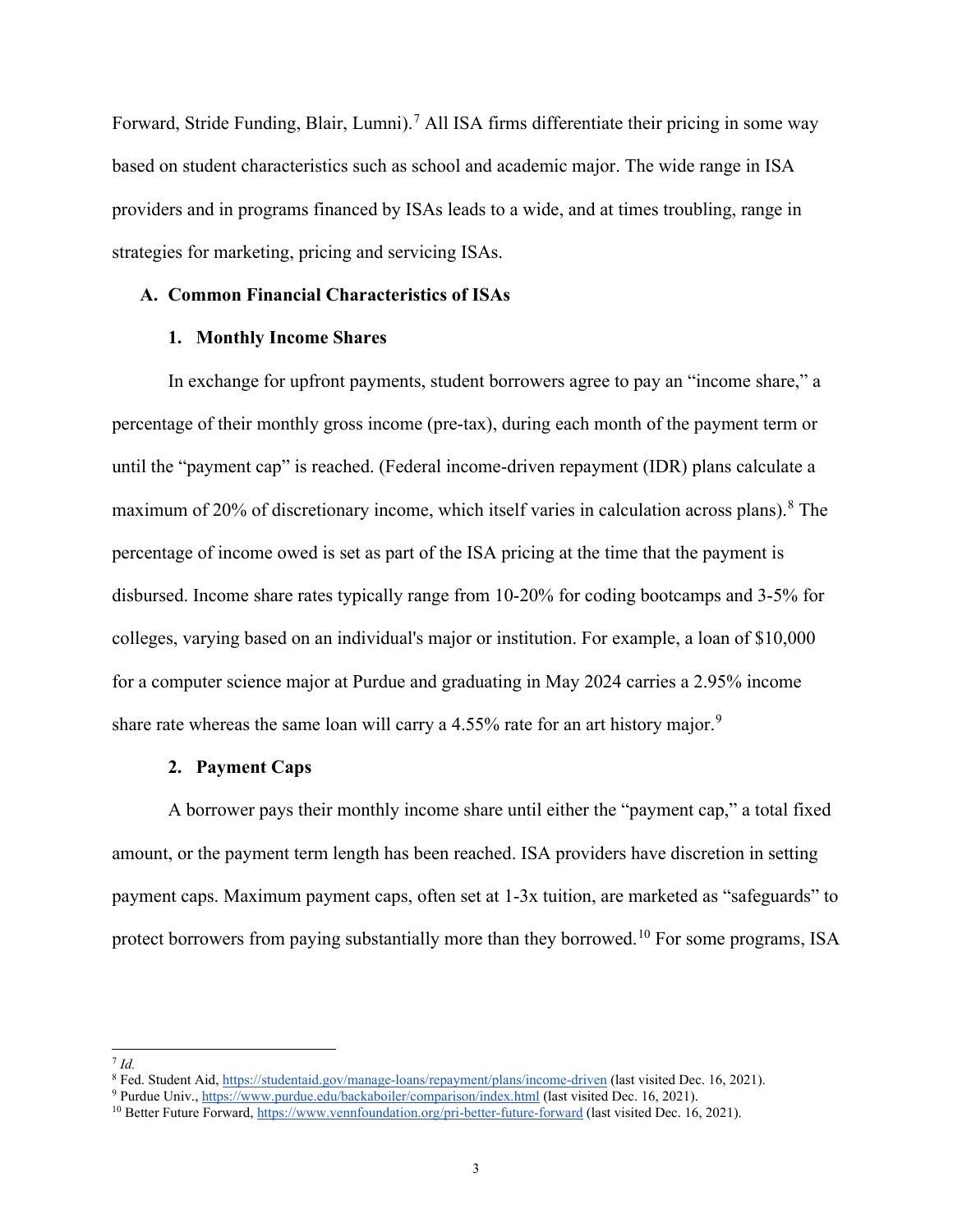providers not only set maximum payment caps arbitrarily high but may also deceptively market these high caps as reflective of what the program would cost without ISA financing.

# **3. Prepayment Penalties**

If a borrower wants to pay off an ISA earlier than scheduled, the borrower must generally pay back more than the original upfront payment: they must pay up to the payment cap regardless of how much they've already paid.<sup>[11](#page-3-0)</sup> In this way, payment caps create high prepay penalties. The CFPB has ruled this constitutes a prepayment penalty in violation of the Truth in Lending Act.<sup>[12](#page-3-1)</sup>

| Coding<br><b>Bootcamp</b> | <b>Income</b><br><b>Threshold</b> | Payment<br>Cap | Loan<br><b>Amount</b> | <b>Income</b><br><b>Share</b> | Window       |
|---------------------------|-----------------------------------|----------------|-----------------------|-------------------------------|--------------|
| General                   | \$40,000                          | 1.5 x tuition. | \$14,950              | 10%                           | 48 months or |
| Assembly                  |                                   | $(\$22,425).$  | (Software             |                               | cap.         |
|                           |                                   |                | Engineering           |                               |              |
|                           |                                   |                | Immersive)            |                               |              |
| Ironhack                  | \$40,000                          | 1.75 x tuition | \$12,500 (UX)         | 12%                           | 48 months or |
|                           |                                   | $(\$21,875)$   | / UI Design).         |                               | cap.         |
| App                       | \$50,000                          | \$31,000       | \$20,000              | 15%                           | 36 months or |
| Academy                   |                                   |                |                       |                               | cap.         |
| Holberton                 | \$40,000                          | \$85,000       | \$55,000              | 17%                           | 42 months or |
|                           |                                   |                |                       |                               | cap.         |

<span id="page-3-0"></span><sup>&</sup>lt;sup>11</sup> For other programs where ISAs are the dominant financing method, ISA providers claim tuition to be extremely high in order to make high maximum payment caps look more reasonable.

<span id="page-3-1"></span><sup>&</sup>lt;sup>12</sup> Consent Order, Better Future Forward, Inc., CFPB Docket No. 2021-CFPB-0005 (Sept. 7, 2021), [https://files.consumerfinance.gov/f/documents/cfpb\\_better-future-forward-inc\\_consent-order\\_2021-09.pdf.](https://files.consumerfinance.gov/f/documents/cfpb_better-future-forward-inc_consent-order_2021-09.pdf)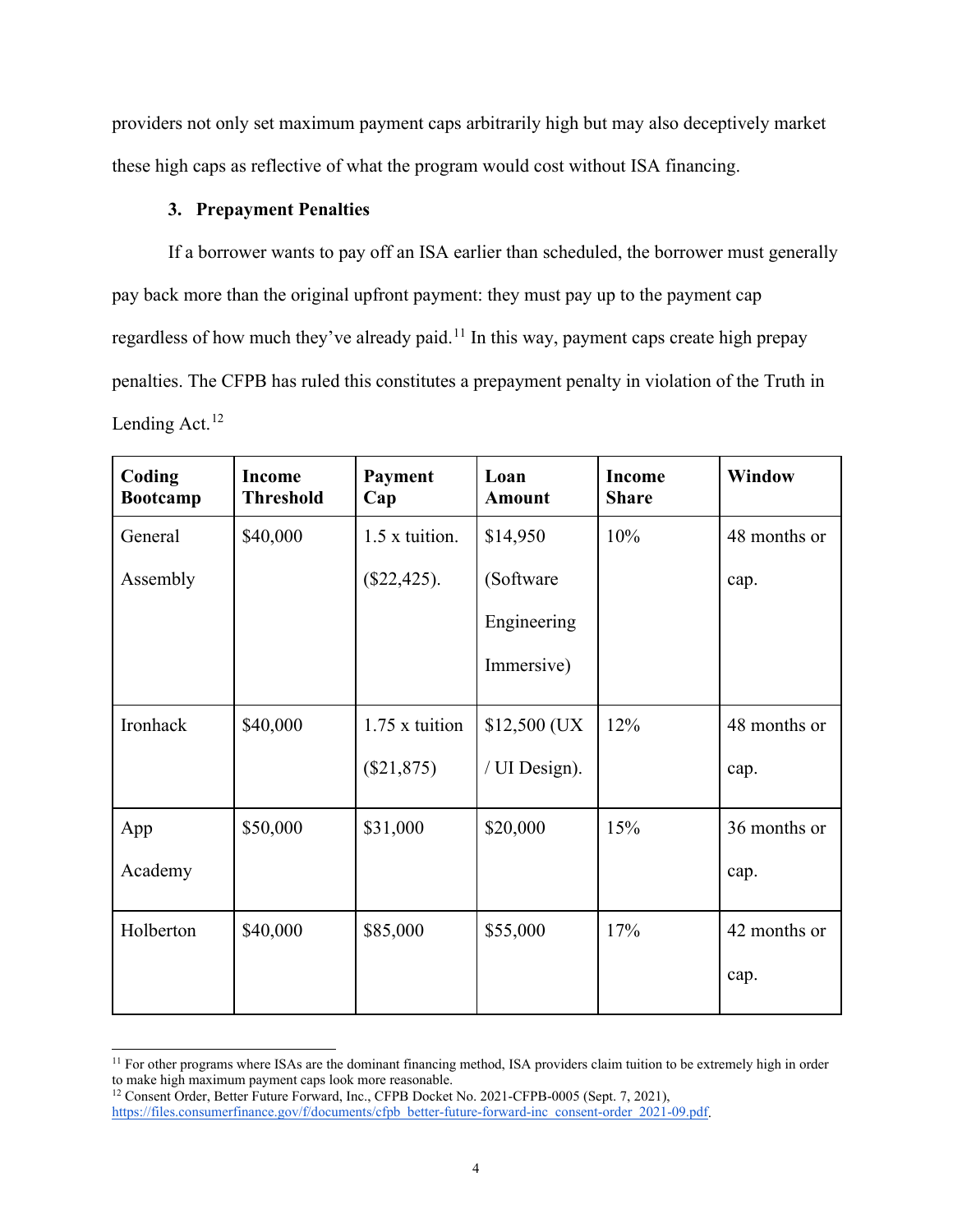# **4. Default**

ISAs' "payment cap" also creates harsh defaulting penalties for student borrowers. Typically, when a student misses a set number of payments and "defaults," the ISA "accelerates" and the borrower then owes the entire payment cap yet-to-be paid.<sup>[13](#page-4-0)</sup> In some cases, agreements only allow one missed payment before rendering the student in default. A borrower who defaults on a \$15,000 ISA before making any payments will owe the tuition plus the growth component immediately.<sup>[14](#page-4-1)</sup> This leads to high up-front interest relative to normal loans. For example, a year of unpaid interest on a regular student loan of \$15,000 (assuming 8% APR) could mean an additional \$1,200 in repayment. In comparison, defaulting on a \$15,000 ISA loan can immediately add \$7,500 to the borrowers' total repayment obligation.

### **5. Income Threshold**

Income thresholds are marketed as a "safety net." Borrowers are not required to pay their monthly ISA obligation if their monthly income falls below an income threshold, which can range from \$20,000 to \$50,000 or more. A borrower is not required to make a monthly payment if they did not earn above the monthly income threshold for that month. However, unlike for federal income-driven repayment plans, any month spent below the income threshold will usually not count towards an individual's required "payment term." Instead, these payments are effectively in forbearance. ISA servicers typically structure their payment windows to extend up to twice the length of the original payment term or more to lower the probability a borrower will repay less than the total amount financed.[15](#page-4-2) For colleges, this generally ranges from 7-12 years.

<span id="page-4-0"></span><sup>&</sup>lt;sup>13</sup> Leif, 3 months[, https://leif.org/api/products/5b5b8bd0e59b743f9a086ed9/pd](https://leif.org/api/products/5b5b8bd0e59b743f9a086ed9/pdf) (last visited Dec. 16, 2021); Lambda, Our Income Share Agreements[, https://lambdaschool.com/tuition/isa](https://lambdaschool.com/tuition/isa) (last visited Dec. 16, 2021).

<span id="page-4-1"></span><sup>14</sup> Joanna Pearl & Brian Shearer, *Credit By Any Other Name: How Federal Consumer Financial Law Governs Income Share Agreements*, Student Borrower Prot. Ctr. (July 2020)[, https://protectborrowers.org/wp](https://protectborrowers.org/wp-content/uploads/2020/07/Pearl.Shearer_Credit-By-Any-Other-Name.pdf)[content/uploads/2020/07/Pearl.Shearer\\_Credit-By-Any-Other-Name.pdf.](https://protectborrowers.org/wp-content/uploads/2020/07/Pearl.Shearer_Credit-By-Any-Other-Name.pdf)

<span id="page-4-2"></span><sup>&</sup>lt;sup>15</sup> These payments do not count as \$0 payments as they would in a federal IDR plan. See *Id.*; Brandon Varner, Meratas: How to Be Sure You're Getting an Amazing ISA (Apr. 22, 2021), [https://careerkarma.com/blog/meratas-how-to-get-a-good-isa/.](https://careerkarma.com/blog/meratas-how-to-get-a-good-isa/)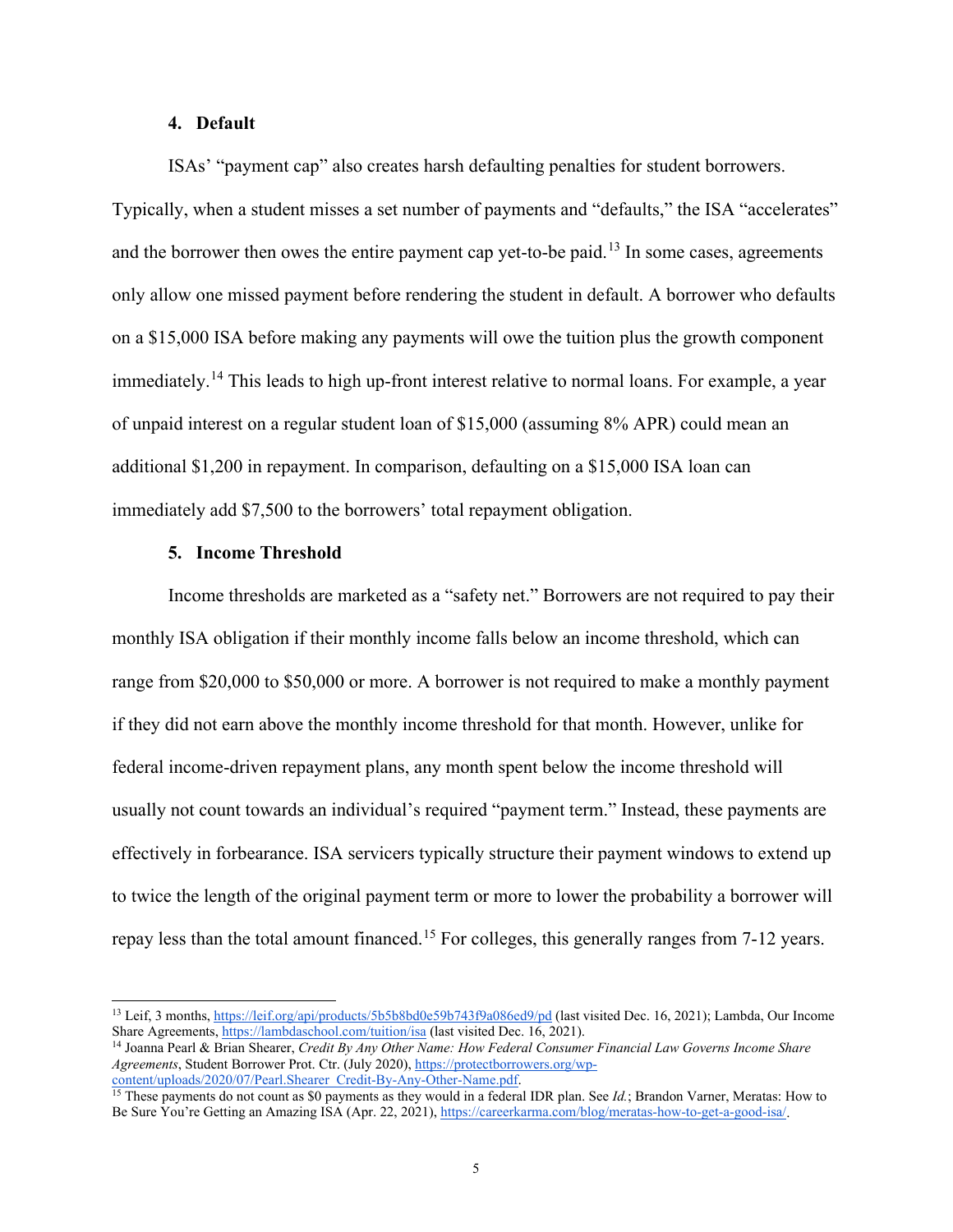For bootcamps, the range is generally 1-4 years.<sup>[16](#page-5-0)</sup> Payment-window terms create favorable conditions for ISA servicers but much harsher repayment conditions for ISA borrowers when compared to IDR plans. An ISA borrower who does not earn above the product's income threshold is effectively unable to fulfill the loan's required payments until they make above a certain amount. In contrast, an IDR borrower experiencing economic hardship may have their payments reduced to \$0—but the payment still counts toward their total repayment period.

#### **B. Common Predatory Characteristics of ISAs**

In theory and in some exceptional cases, ISAs can be a safe and preferred financing option for student borrowers with a wide range of future incomes. When access to, marketing of, pricing of, and liability and penalty disclosures regarding ISAs are all fair, ISAs begin to look like a compelling educational tax for expanding access to education without creating unsustainable student debt. However, few ISA programs look like this in practice.

#### **1. Deceptive ISA Practices**

ISA providers frequently market ISAs as low-cost financial products that are not "loans" that do not create "debt" despite functioning essentially as a consumer loan that creates consumer debt. ISA contracts used at the coding bootcamp Lambda School (now rebranded as the Bloom Institute of Technology<sup>[17](#page-5-1)</sup>), for example, stated "THIS IS NOT A LOAN" below summaries of monthly payments.<sup>[18](#page-5-2)</sup> However, ISA borrowers often face the same tax treatment for discharges as federal student loan providers. A federal student loan borrower who discharges their loans at the end of an income-driven repayment plan must report the discharged amount as income for

<span id="page-5-1"></span><span id="page-5-0"></span><sup>16</sup> Ritter and Webber at 12.

<sup>&</sup>lt;sup>17</sup> Bloom Institute of Technology,<https://www.bloomtech.com/> (last visited Dec. 16, 2021)

<span id="page-5-2"></span><sup>&</sup>lt;sup>18</sup> Lambda, Income Share Agreement, [Lambda School ISA \(20200413\).pdf](https://drive.google.com/file/d/1wLgwpPYcY5-UsuO0akE3lvVsLlRDRhXC/view) (last visited Dec. 16, 2021).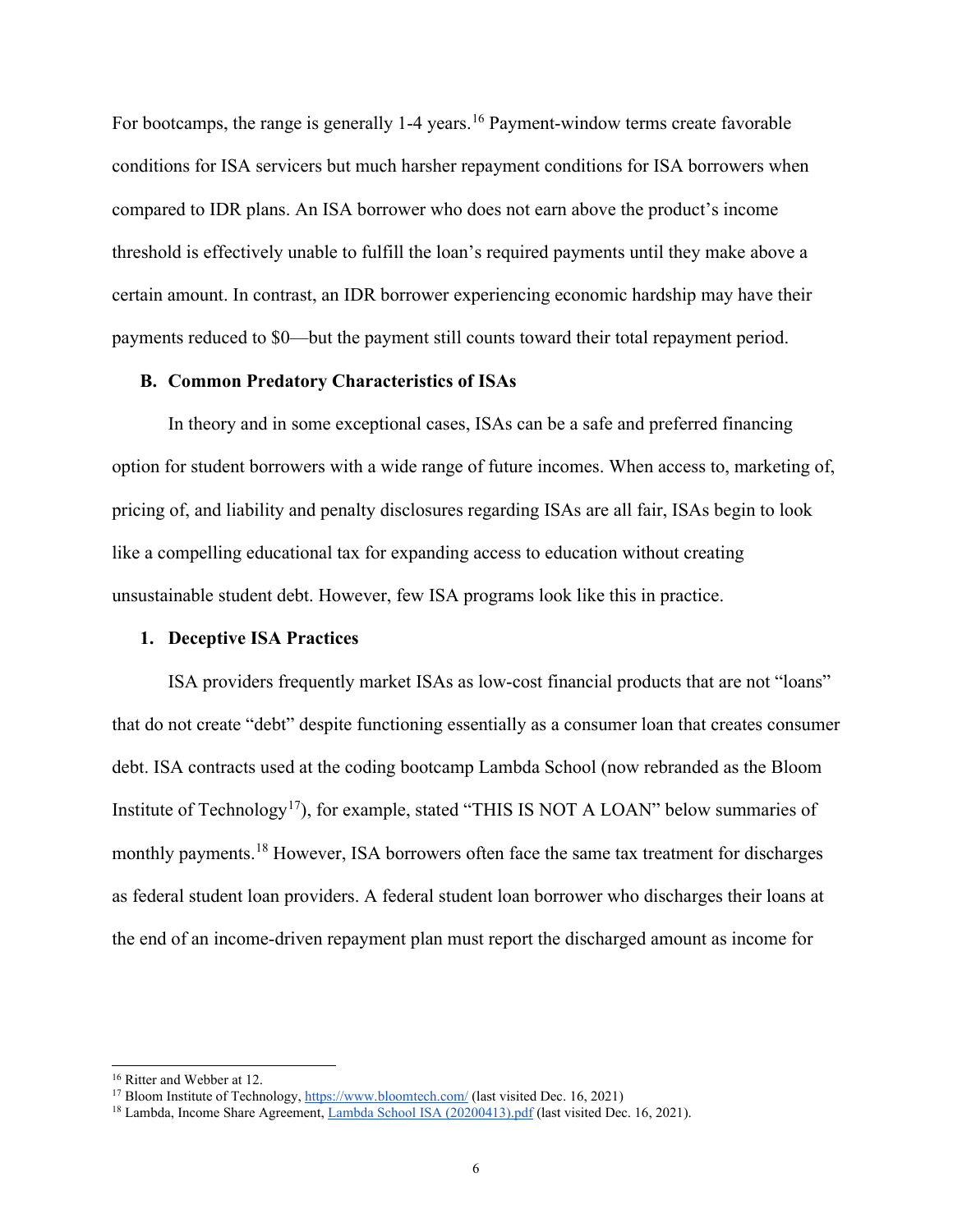tax purposes. Similarly, an ISA borrower who fails to repay the total amount financed must report the difference as income.[19](#page-6-0)

ISA providers can also often easily confuse consumers as to how they calculate an individual's "income." A provider can require a borrower to pay a share of unemployment compensation and bury that obligation within the fine print of a contract. Additionally, agreements typically calculate an individual's monthly obligation based on their gross pre-tax income. This is substantially different from federal income-driven repayment loans that consider only discretionary income, a measure that subtracts out a baseline amount of income meant to be allocated toward basic needs. Confusion surrounding the nuances of ISAs could create untenable conditions for consumers through the "stacking" effect of combining private and federal loans and yield exceptionally high monthly payments. When combined with regular federal student loans, ISA's can burden student borrowers with monthly payments as high as 40 percent of pretax income for student borrowers who lack the basic protections federal law gives to federal loan borrowers.[20](#page-6-1)

ISA providers frequently make use of calculators, "comparison tools," and "future earnings" statistics to market their products. These are easily manipulated or flawed.<sup>[21](#page-6-2)</sup> Service providers' calculators often do not include a clear APR calculation or disclosure of potential prepayment penalties. However, this is not immediately clear to consumers.

<span id="page-6-0"></span><sup>19</sup> Purdue Univ., ISA Sample Contract (Academic Year)[, https://www.purdue.edu/backaboiler/disclosure/contract.html](https://www.purdue.edu/backaboiler/disclosure/contract.html) (last visited Nov. 11, 2021). "Upon the maturity or termination of this ISA, if the aggregate amount of cash you received from us is greater than the aggregate sum of the payments you made to us during your Payment Term, then you will likely recognize ordinary income equal to the difference between the amount of cash received from us and the sum of the payments you made to us."

<span id="page-6-1"></span><sup>&</sup>lt;sup>20</sup> Julie Morgan, Brittany Farr, & Daniel Hornug, Income Share Agreements: A Student Debt Promise Falling Short of Reality (Jan. 10, 2019)[, https://rooseveltinstitute.org/2019/01/10/income-share-agreements-a-student-debt-promise-falling-short-of](https://rooseveltinstitute.org/2019/01/10/income-share-agreements-a-student-debt-promise-falling-short-of-reality/)[reality/.](https://rooseveltinstitute.org/2019/01/10/income-share-agreements-a-student-debt-promise-falling-short-of-reality/)

<span id="page-6-2"></span><sup>&</sup>lt;sup>21</sup> Benjamin Roesch, Applying State Consumer Finance and Protection Laws to Income Share Agreements, Student Borrower Prot. Ctr. (Aug. 2020), [https://protectborrowers.org/wp-content/uploads/2020/08/ISAs-and-State-Law.pdf.](https://protectborrowers.org/wp-content/uploads/2020/08/ISAs-and-State-Law.pdf)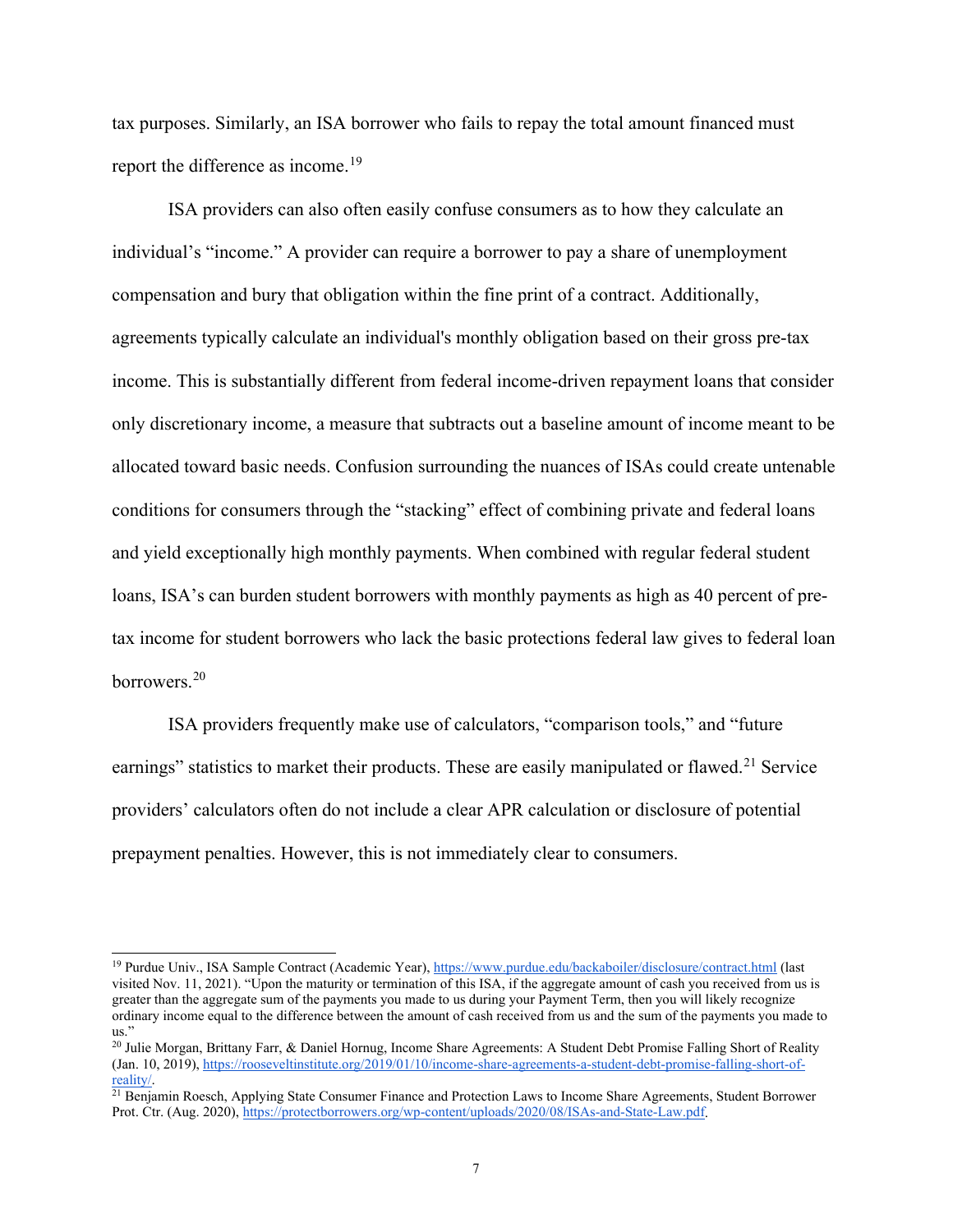ISA borrowers also potentially face deceptive marketing practices or fraudulent and lowquality education. Fraudulent or low-quality schools can often attract students to their programs using ISAs to market the efficacy of their programs. Bootcamps have marketed themselves as accepting substantial risk in students' success. In funding a student's education through an ISA, schools claim their financial interests are directly aligned with their students' financial success.<sup>[22](#page-7-0)</sup> However, the same schools have contradicted themselves. Lambda School, for example, engaged in debt-swapping practices and sold ISA agreements to investors, directly contradicting their statements that they wouldn't earn anything from a student until the student started earning money. Should students be responsible for paying a share of their income if their program fails the market test yet still reaps the benefits of student borrower ISA agreements?

### **2. Discrimination & Disparate Impact in ISAs**

Unfortunately, borrowers from underrepresented backgrounds are often offered more expensive ISAs than their peers or not offered ISAs at all. ISA origination depends on a prediction of a borrower's future income and the relative certainty/uncertainty of that prediction. To predict income, ISA providers rely in part on earnings distributions for similarly situated borrowers.<sup>[23](#page-7-1)</sup> Due to systematic biases, however, underrepresented populations are associated with lower average earnings, leading to higher pricing for the same ISA products. In addition to income distribution curves, ISA providers use proxy data to predict future income. Despite consumer protection laws that expressly prohibit the use of discriminatory data such as race, gender, and ethnicity in marketing and originating student loans, many ISA originators use

<span id="page-7-0"></span><sup>&</sup>lt;sup>22</sup> Zoe Schiffer and Megan Farokhmanesh, As Lambda students speak out, the school's debt-swapping partnership disappears from the internet, The Verge (Feb. 12, 2020)[, https://www.theverge.com/2020/2/12/21135134/lambda-school-students-edly-isa](https://www.theverge.com/2020/2/12/21135134/lambda-school-students-edly-isa-debt-swapping-partnership-shares-investors)[debt-swapping-partnership-shares-investors.](https://www.theverge.com/2020/2/12/21135134/lambda-school-students-edly-isa-debt-swapping-partnership-shares-investors)

<span id="page-7-1"></span> $23$  Ritter and Webber at 10. "Ultimately, the future success of the ISA depends heavily on the quality and length of the institutional and supplemental regional and national data on earnings patterns."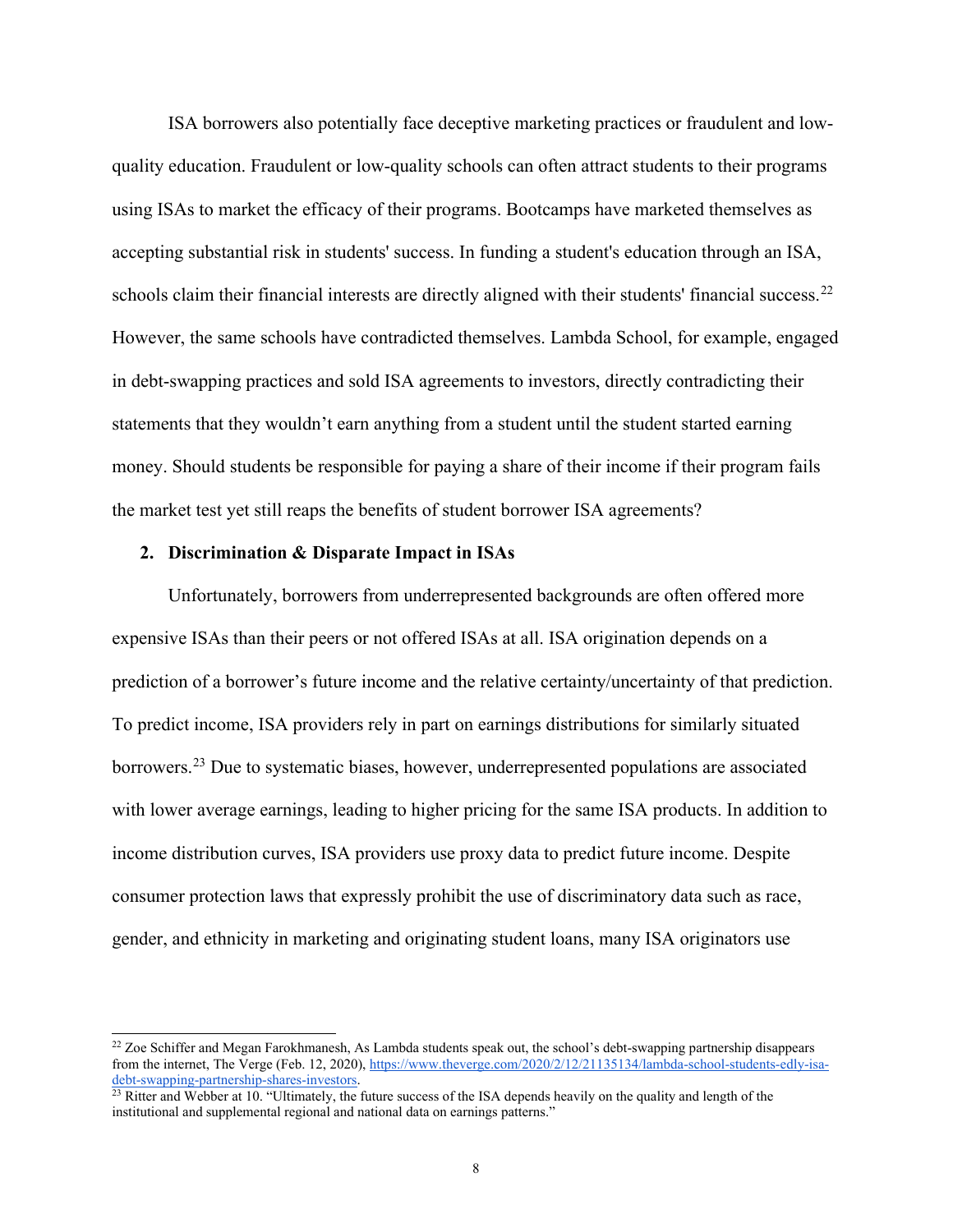student institution and student major, data that is not expressly protected but is highly correlated with race, as proxies for future income.<sup>[24](#page-8-0)</sup>

The result of ISA origination based on past income distributions and race-based proxies for future income is disparate pricing and availability of ISAs for students from underrepresented backgrounds. For example, students financing with Stride ISAs who attend historically-blackcolleges-and universities (HBCUs) pay 5 to 40 percent more for the same upfront amount than students from similarly-ranked or lower-ranked non-HBCU institutions, controlling for major and post-school job market.<sup>[25](#page-8-1)</sup> Students at tribal colleges are also likely to have to pay more for their Stride ISAs as they are selectively targeted for Stride's high cost, high-risk product.<sup>[26](#page-8-2)</sup> Students at HBCU all-female colleges may not be offered a Stride ISA at all.

| <b>HBCU</b>                | Stride's<br><b>Quoted</b><br><b>Cost for</b><br>the ISA | <b>Nearby</b><br><b>Comparisons</b> | Stride's<br>Quoted<br><b>Cost for</b><br>the ISA | <b>Added Cost</b><br>for the<br><b>HBCU</b><br><b>Attendee</b> | Difference in<br>Cost of<br><b>Credit for</b><br>the HBCU<br><b>Attendee</b> |
|----------------------------|---------------------------------------------------------|-------------------------------------|--------------------------------------------------|----------------------------------------------------------------|------------------------------------------------------------------------------|
| Tuskegee                   | \$20,000                                                | Auburn                              | \$17,198                                         | $+$ \$2,802                                                    | $+39%$                                                                       |
| Morehouse                  | \$18,424                                                | Emory                               | \$17,057                                         | $+\$1,367$                                                     | $+19%$                                                                       |
| Howard                     | \$17,952                                                | Georgetown                          | \$16,702                                         | $+\$1,250$                                                     | $+19%$                                                                       |
| Hampton                    | \$18,122                                                | William and Mary                    | \$16,889                                         | $+\$1,233$                                                     | $+18%$                                                                       |
| Florida A&M                | \$18,122                                                | Florida State                       | \$16,922                                         | $+\$1,200$                                                     | $+17%$                                                                       |
| Xavier University<br>of LA | \$18,122                                                | Tulane                              | \$17,304                                         | $+$ \$818                                                      | $+11\%$                                                                      |
| Spelman                    | \$17,404                                                | Emory                               | \$17,057                                         | $+$ \$347                                                      | $+5%$                                                                        |

|  |  | <b>Excerpt of table from SBPC's Inequitable Student Aid:</b> |
|--|--|--------------------------------------------------------------|
|--|--|--------------------------------------------------------------|

<span id="page-8-1"></span><sup>25</sup> *Id.*

<span id="page-8-0"></span><sup>24</sup> Inequitable Student Aid.

<span id="page-8-2"></span><sup>26</sup> *Id.*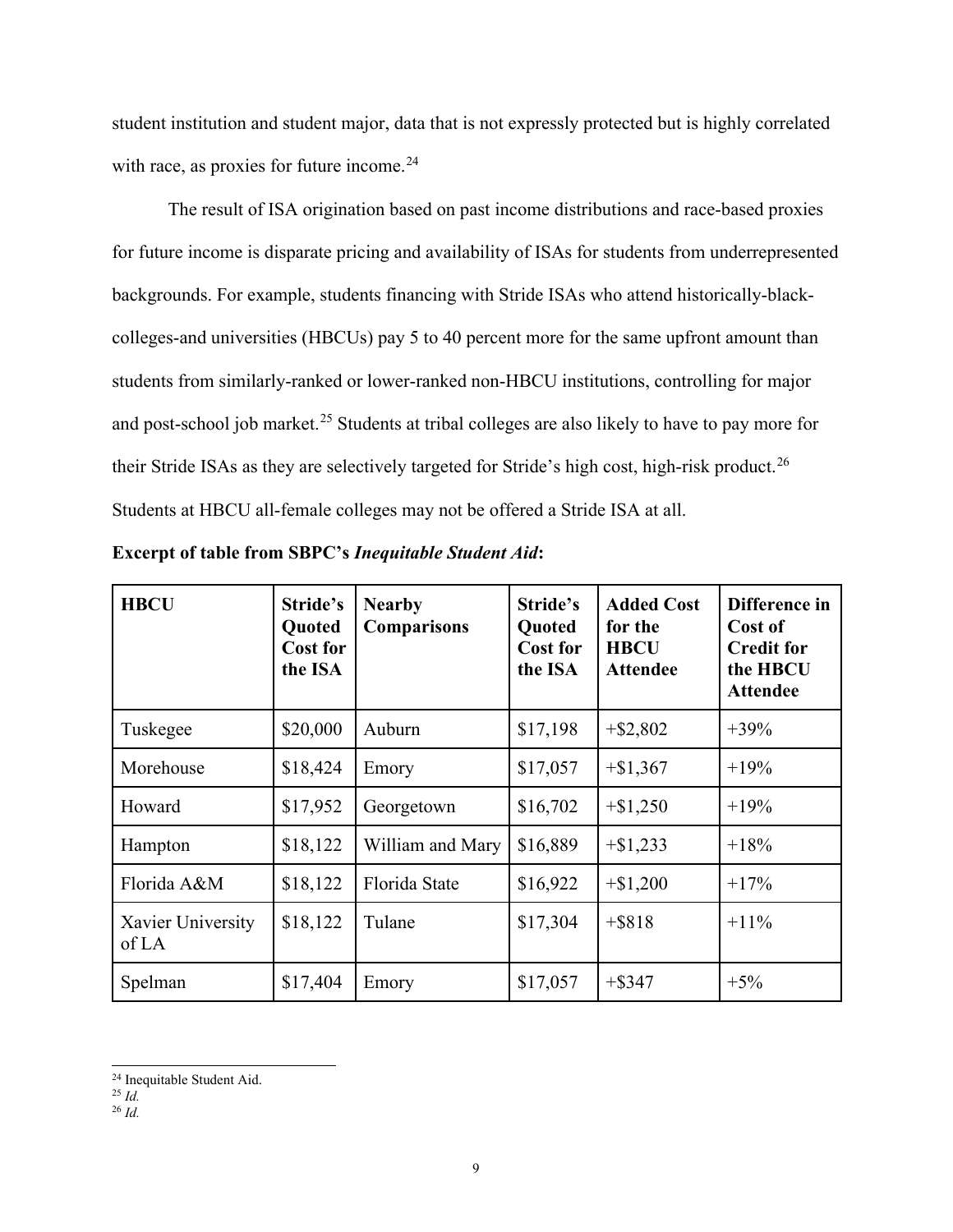### **3. Binding Arbitration Clause**

Many ISAs contain mandatory or voluntary pre-dispute arbitration clauses and class action waivers that prohibit wronged student borrowers from seeking relief through the court system.<sup>[27](#page-9-0)</sup> These clauses disadvantage student borrowers and prevent the broader public and government from learning whether an ISA agreement is wrongfully hurting consumers.<sup>[28](#page-9-1)</sup>

## **II. California Legislative Framework**

## **A. ISAs as Loans**

ISA providers and servicers have historically argued that ISAs are not loans but rather contingent debt obligations. Consumer advocates, on the other hand, have long asserted that "ISAs are either loans or loan-like enough to be subject to some of the same regulations as student loans."<sup>[29](#page-9-2)</sup> Increasingly, regulatory bodies and even some ISA providers agree.<sup>[30](#page-9-3)</sup> Two new consent orders with ISA servicers from August and September 2021 concede that ISAs are student loans for the purposes of the litigation. In a consent order with Meratas, the DFPI found that "ISAs made solely for use to finance a post-secondary education are 'student loans' for the purposes of [the CA Student Loan Servicing Act]."[31](#page-9-4) In a consent order with Better Future Forward (BFF), the CFPB alleged that BFF's ISAs were credit under the federal Consumer

<span id="page-9-0"></span><sup>27</sup> Lambda, Income Share Agreement; Lief, 3 Months; San Diego Workforce Partnership, Income Share Agreement (ISA), <https://workforce.org/wp-content/uploads/2020/10/Digital-Marketing-ISA-Sample-Contract.pdf> (last visited Dec. 16, 2021). Leif's small-print provisions allow consumers to "opt-out" of the arbitration clause within 30 days of signing. San Diego Workforce Partnership allows opt-outs if you mail a signed rejection.

<span id="page-9-1"></span><sup>28</sup> *[Cal. Chamber of Com. v. Bonta](https://cdn.ca9.uscourts.gov/datastore/opinions/2021/09/15/20-15291.pdf)*, 13 F. 4th 766 (9th Cir. 2021). Obama-era legislation once banned schools that contained mandatory arbitration clauses in their enrollment contracts from using federal student loans, but this was later reversed by the Trump administration in 2020. However, the Ninth Circuit's recent ruling concerning AB 51 may create a pathway for the state to ban these clauses in school contracts. The circuit upheld a provision of AB 51 prohibiting employers from requiring mandatory (but not voluntary) arbitration clauses for claims against labor code or employment discrimination violation, finding the ban was not pre-empted by the FAA because it regulates only "pre-agreement conduct."

<span id="page-9-2"></span><sup>29</sup> Ritter and Webber at 5.

<span id="page-9-3"></span><sup>30</sup> Pearl & Shearer. "The thing an ISA most resembles in the world is a student *loan*." Avenify is one ISA provider that structures its ISAs as loans. Avenify[, https://avenify.com,](https://avenify.com/howitworks) (last visited Dec. 15, 2021).

<span id="page-9-4"></span><sup>31</sup> Consent Order, Meratas, Inc. 3-4, DFPI Docket No. 2120180 (Aug. 5, 2021), [https://dfpi.ca.gov/wp](https://dfpi.ca.gov/wp-content/uploads/sites/337/2021/08/Meratas-Consent-Order.pdf)[content/uploads/sites/337/2021/08/Meratas-Consent-Order.pdf.](https://dfpi.ca.gov/wp-content/uploads/sites/337/2021/08/Meratas-Consent-Order.pdf) 

In the consent order, Meratas agreed, while licensed under the SLSA, to report to the DFPI any ISAs it services and to not service any ISAs that have been declared unenforceable or void by the DFPI.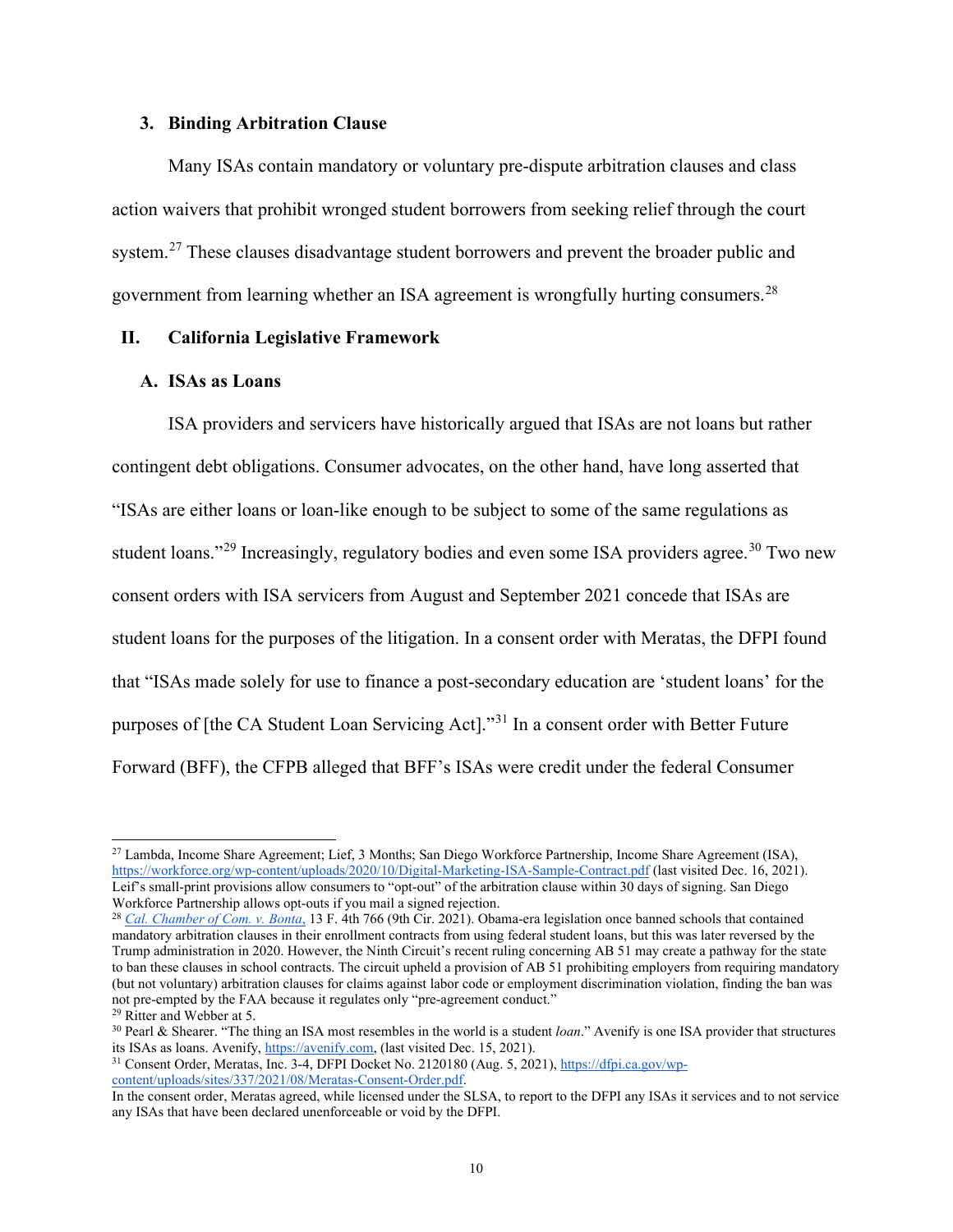Financial Protection Act because they grant borrowers the right "'to defer payment of a debt, incur debt and defer its payment, or purchase property or services and defer payment for such purchase."[32](#page-10-0)

As student loans, ISAs are covered by the regulations and protections afforded to student loan borrowers under the CCFPL, the Student Loan Servicing Act (SLSA), and the Student Borrower Bill of Rights (SBBR). The CCFPL grants the DFPI authority to prescribe rules that protect against unfair, deceptive or abusive acts or practices (UDAAP) by consumer lenders and to pursue relief in cases of UDAAP violations. The SLSA requires student loan servicers to obtain licenses with the DFPI and subjects student loan servicers to DFPI oversight. And the Student Borrower Bill of Rights (the Act), a 2021 addition to the SLSA, requires that student loan servicers and lenders not engage in abusive or predatory acts (including failure to disclose accurate information and to help students avoid default), expands DFPI authority over unlicensed student loan servicers, and grants students a private right of action against student loan servicers who violate the Act.

#### **B. California Consumer Financial Protection Law**

The CCFPL, enacted in 2021, is intended to expand the DFPI's ability to protect consumers, particularly vulnerable consumers such as students, from abusive financial practices.[33](#page-10-1) The CCFPL charges the DFPI with executing CA law relating to "issuers of payment instruments or the payment instrument business … [and] persons offering or providing consumer financial products or services in this state."[34](#page-10-2) This covers more than fifty CA consumer finance

<span id="page-10-0"></span><sup>32</sup> 12 U.S.C. § 5481(7); Consent Order, Better Future Forward Consent Order 2-3, 7. BFF engaged in deceptive acts concerning ISAs (violating CFPB Act of 2010 and 12 U.S.C.); misled students about the nature of their products (i.e. they're credit); failed to give certain disclosures required under Regulation Z; violated Truth in Lending Act with its payment caps and prepayment penalties on private education loans.

<span id="page-10-1"></span> $33$  Cal. Fin. Code § 9000(a)(4).

<span id="page-10-2"></span> $34$  Cal. Fin. Code §  $300(a)(3)(b)$ .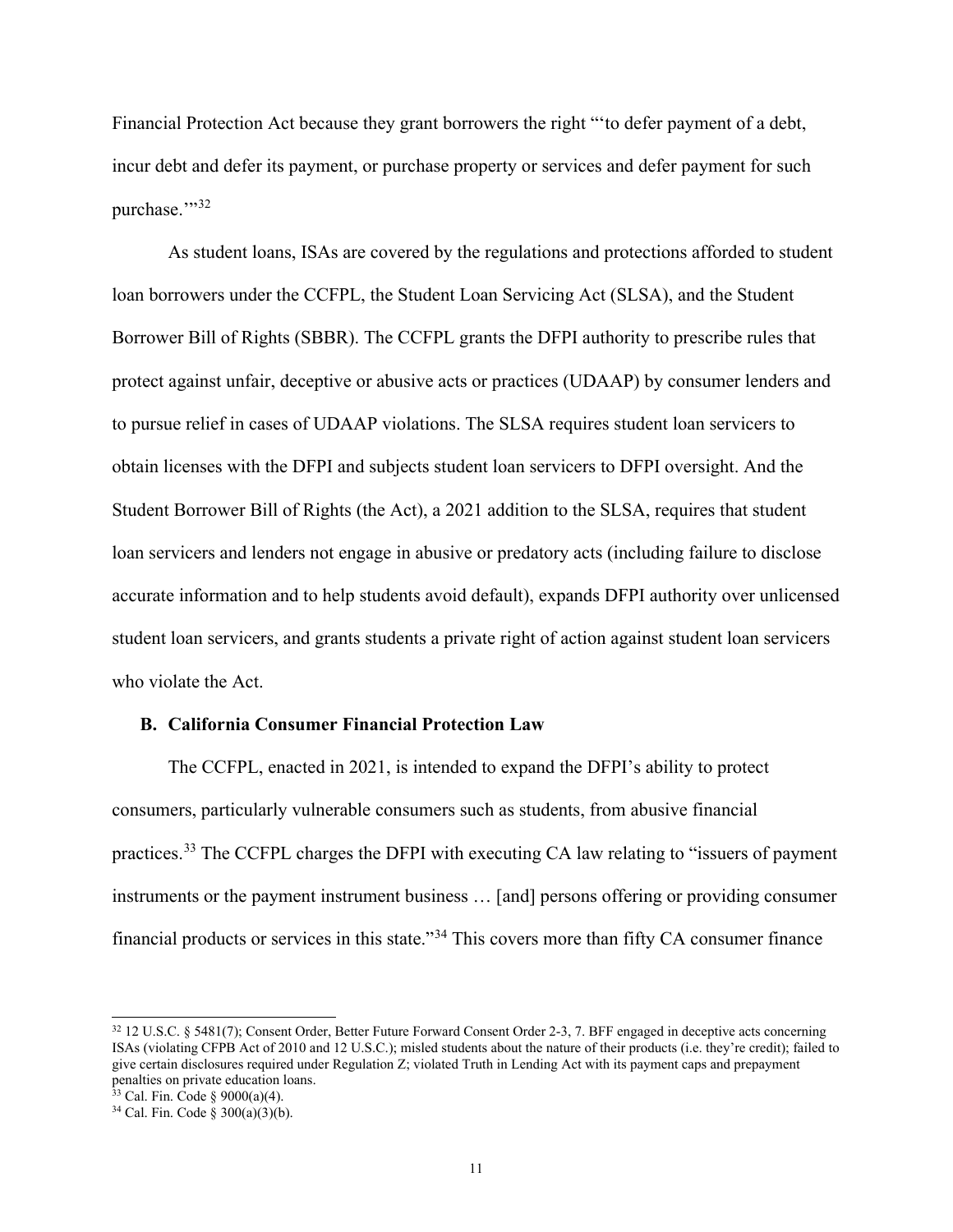laws and some twenty federal consumer protection laws.<sup>[35](#page-11-0)</sup> In particular, the DPFI has authority to prescribe rules applicable to and take enforcement action against "covered persons" or service providers.[36](#page-11-1)

The DFPI's rules may require registration with the DFPI and should help protect against unfair, deceptive, or abusive acts or practices (UDAAP), especially where the act or practice in question is frequent. "Unfair" and "deceptive," which must be interpreted consistently with California's Unfair Competition Law and case law thereunder, and "abusive," which must be interpreted consistently with the federal Consumer Financial Protection Act of 2010, cover a wide range of practices relevant to ISA providers.<sup>[37](#page-11-2)</sup> The DFPI may declare an act abusive if it materially interferes with a consumer's ability to understand a term or condition, takes unreasonable advantage of a consumer's lack of understanding of the product's risks, costs or conditions, or takes advantage of the consumer's reliance on the service provider to act in its interests.[38](#page-11-3) The California Civil Code also explicitly classifies as abusive any attempt to collect on a loan that is unenforceable, including any loans made by ISA providers without approval to operate.[39](#page-11-4) Where interpretation of a UDAAP term is inconsistent or ambiguous, the CCFPL

<span id="page-11-2"></span><span id="page-11-1"></span> $36$  Cal. Fin. Code § 9005(f)(1-3). "Covered person" means anyone "offering or providing a consumer financial product or service" to a resident of CA, "any affiliate of a person described in this subdivision if the affiliate acts as a service provider to the person", and any service provider engaged in the "offering or provision of its own consumer financial product or service". <sup>37</sup>Gibson Dunn, California Enacts New Consumer Financial Protection Law, Increasing Authority of Its Financial Regulator (Oct. 13, 2020)[, https://www.gibsondunn.com/california-enacts-new-consumer-financial-protection-law-increasing-authority-of](https://www.gibsondunn.com/california-enacts-new-consumer-financial-protection-law-increasing-authority-of-its-financial-regulator/)[its-financial-regulator/.](https://www.gibsondunn.com/california-enacts-new-consumer-financial-protection-law-increasing-authority-of-its-financial-regulator/) CA courts have used one of two tests to determine "unfairness." 1) Balancing the impact on the alleged victim of the unfair practice against the justifications of the alleged wrongdoer. *Motors, Inc. v. Times Mirror Co.*, 102 Cal. App. 3d 735, 740 (1980). Or (2) the FTC's definition of "unfair," also used by the CFPB, which requires that the act causes substantial injury to consumers, the injury is not reasonably avoidable, and any benefits to consumers or to competition do not outweigh the injury to consumers. 15 U.S.C. § 45(n). In April 2021, the SBPC made the case that discrimination, which fits neatly within the statutory language defining "unfair" and is consistent with the purposes of UDAAP law, should be considered an "unfair" practice. Their unfairness-discrimination theory would help close the gap where discriminatory practices, including those with disparate impact, are currently unregulated. Stephen Hayes & Kali Schellanberg, *Discrimination is "Unfair": Interpreting UDA(A)P to Prohibit Discrimination*, Student Borrower Prot. Ctr. (Apr. 2021), [https://protectborrowers.org/wp](https://protectborrowers.org/wp-content/uploads/2021/04/Discrimination_is_Unfair.pdf)[content/uploads/2021/04/Discrimination\\_is\\_Unfair.pdf.](https://protectborrowers.org/wp-content/uploads/2021/04/Discrimination_is_Unfair.pdf)

<span id="page-11-0"></span><sup>35</sup> Goodwin Law, 10 KEY TAKEAWAYS FROM CALIFORNIA'S NEW CONSUMER FINANCE REGULATORY AND ENFORCEMENT REGIME (Nov. 19, 2021), https://www.goodwinlaw.com/publications/2020/11/11\_19-10-key-takeaways-<br>from-californias-new.

 $38$  Cal. Fin. Code § 9009(c)(2)(A-B).

<span id="page-11-4"></span><span id="page-11-3"></span><sup>39</sup> Cal. Civ. Code § 1788.17; Cal. EDC § 94917.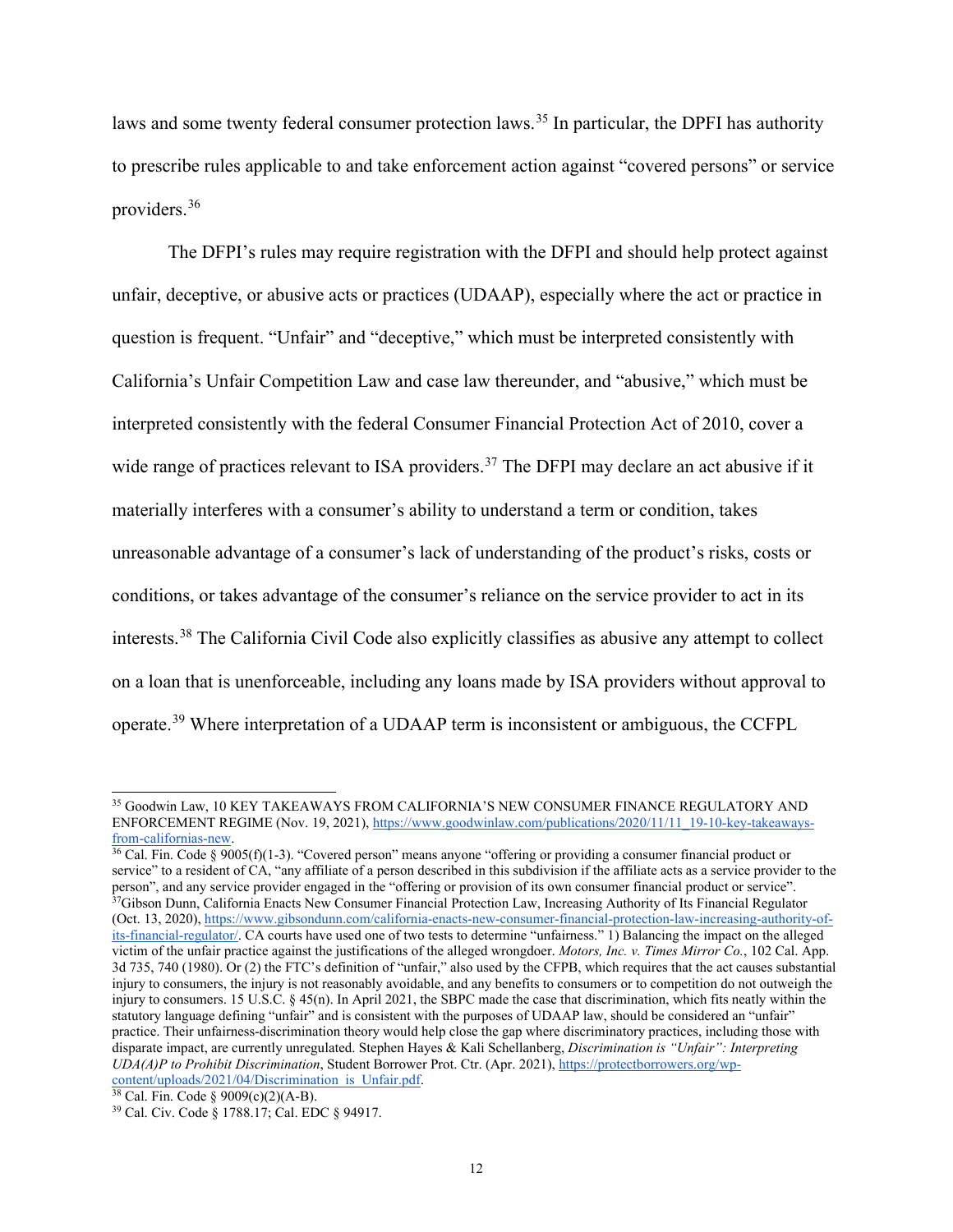holds that the interpretation should be resolved in favor of greater protections to the consumer and more expansive coverage.[40](#page-12-0)

In addition to rulemaking, the DFPI has enforcement authority to bring civil action to enforce the provisions of the CCFPL as well as the federal Consumer Financial Protection Act of 2010 and regulations issued by the CFPB, with respect to an entity that is licensed, registered, or subject to oversight by the DPFI.<sup>[41](#page-12-1)</sup> With a 4 year statute of limitations, the DFPI may seek remedies including (but not limited to) rescission or reformation of contracts, refunds, restitution, disgorgement or compensation for unjust enrichment, payment of damages or other monetary relief, public notice of the violation, limits on activities and functions, and monetary penalties.<sup>[42](#page-12-2)</sup> The DFPI can impose a monetary penalty of up to \$5,000 for each day any violation continues or \$2,500 for each act or omission in violation; a penalty of up to \$25,0000 each day for any *reckless violation* or \$10,000 for each act or omission in violation; and a penalty of up to 1% of the violator's total assets or \$1 million each day for *knowing violation* or \$25,000 for each act or omission in violation.[43](#page-12-3)

### **C. SLSA/Student Borrower Bill of Rights**

The SBBRA, passed in 2020, intends to protect student loan consumers and establish several protections for students and standards for student loan servicers. Perhaps most notably for ISA servicers, SBBRA expands DFPI's authority to regulate student loan servicers from those "licensed" under the SLSA to any organization servicing a student loan under a broad "student loan servicer" definition.<sup>[44](#page-12-4)</sup> Thus so long as ISA's are considered "student loans" under

<span id="page-12-0"></span><sup>40</sup> Cal. Fin. Code § 9005(p).

<span id="page-12-1"></span><sup>41</sup> Cal. Fin. Code § 326(b).

<sup>42</sup> Cal. Fin. Code § 90012(b)(1-8).

<span id="page-12-3"></span><span id="page-12-2"></span><sup>43</sup> Cal. Fin. Code § 90012(b)(8)(c)(1)(A)(1-3).

<span id="page-12-4"></span><sup>&</sup>lt;sup>44</sup> The SBRRA defines "student loan servicer" as "any person engaged in the business of servicing student loans in this state."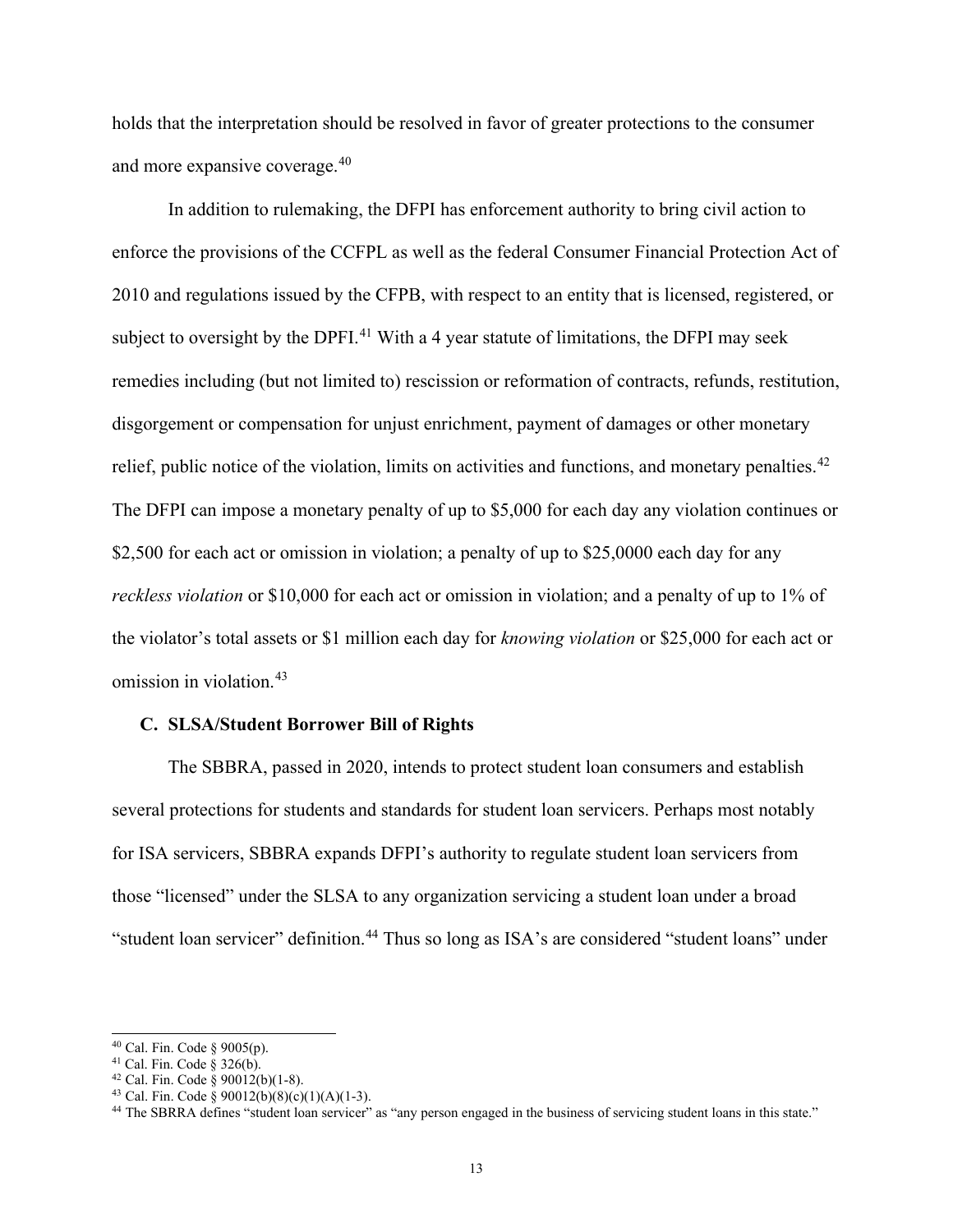the SBBRA's definition,<sup>[45](#page-13-0)</sup> ISA servicers are "student loan servicers," regardless of their license status.

Under the SBBRA, student borrower protections that once only applied to student loan servicers licensed under SLSA now apply to all ISA student loan servicers—the vast majority of which are likely currently unlicensed. Regulations include prohibiting student loan servicers from engaging in general fraud and deceptive practices, omitting information for a borrower, misleading a borrower, misapplying payments, misapplying payments made by a borrower, and making false statements to a governmental agency.<sup>[46](#page-13-1)</sup> Additionally, under the SBBR student loan servicers cannot impose late fees that exceed 6 percent of any amount past due. ISA student loan servicers are also liable for the conduct of their service providers' engagement in student loan servicing.

Perhaps SBBRA's most relevant move for ISA student loan servicers is its creation of a private right of action for student borrowers that allows consumers to recover damages and fees for a servicer's failure to comply with state standards or federal law.[47](#page-13-2) This includes actual and substantive damages, restitution, punitive damages, attorney's fees, and any other relief a court deems proper from an unlicensed servicer for a violation of this act or federal law. A plaintiff is allowed at least \$500 in actual damages and at least \$1,500 for a violation that "substantially interferes" with a financial benefit provided by the HEA. However, a borrower may only pursue a private right of action if they have notified a servicer of their claim and allowed them an opportunity to "remedy" or "correct" the alleged complaint.

<span id="page-13-0"></span><sup>45</sup> Cal. Civ. Code §1788.100

<span id="page-13-1"></span><sup>46</sup> *Id.*

<span id="page-13-2"></span><sup>&</sup>lt;sup>47</sup> This language is heavily drawn from the similar right of action provided to consumers in the Consumers Legal Remedies Act.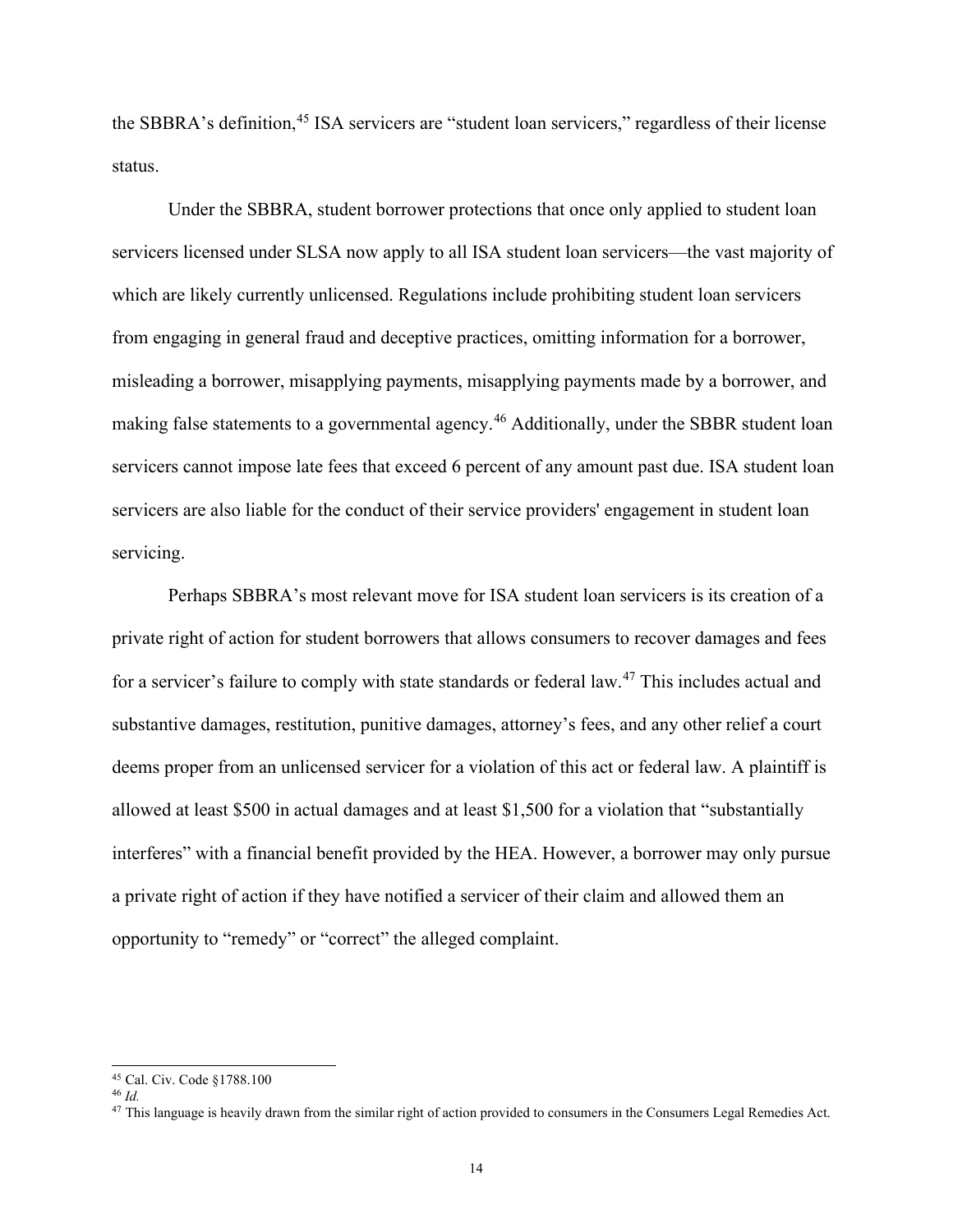The SBBRA requires a borrower to provide a student loan servicer a qualified written notice at least 45 days before filing an action and allow them time (30 days) to remedy or agree to remedy the consumer's complaint. Thus ISA servicers cannot report information related to a payment subject to a qualified request to a credit reporting agency for 60 days after the receipt of a request.[48](#page-14-0) However, a student borrower cannot maintain their action "upon a showing by a person that an appropriate correction and remedy is given, or agreed to be given within a reasonable time, to the consumer within 30 days after receipt of the notice."<sup>[49](#page-14-1)</sup> The SBRRA did not provide any specific guidelines as to what is an adequate remedy or agreed remedy in response to a qualified written request, beyond providing that a borrower who is dissatisfied with the outcome of an initial qualified request from a servicer can escalate the concern to a supervisor. However, the SBRRA allows DFPI's commissioner latitude to create regulations and enforce provisions under the SBBRA. [50](#page-14-2)

Finally, SBRRA also establishes a "Student Loan Ombudsman'' to oversee student loan servicing complaints for student loan servicer licensees. Non-licensees complaints are referred to the Department of Justice. The Ombudsman can also request and compile information provided by a student loan servicer.

## **III. ISA Guidelines and Enforcement Action**

#### **A. Introduction**

In order to protect consumers against harmful and illegal ISA practices, the DPFI should take advantage of new CA consumer loan legislation applicable to ISAs as well as lenders'

<span id="page-14-0"></span><sup>48</sup> Cal. Civ. Code §1788.103.

<sup>49</sup> Cal. Civ. Code §1788.103(e).

<span id="page-14-2"></span><span id="page-14-1"></span><sup>50</sup> Cal. Civ. Code §1788.103(i).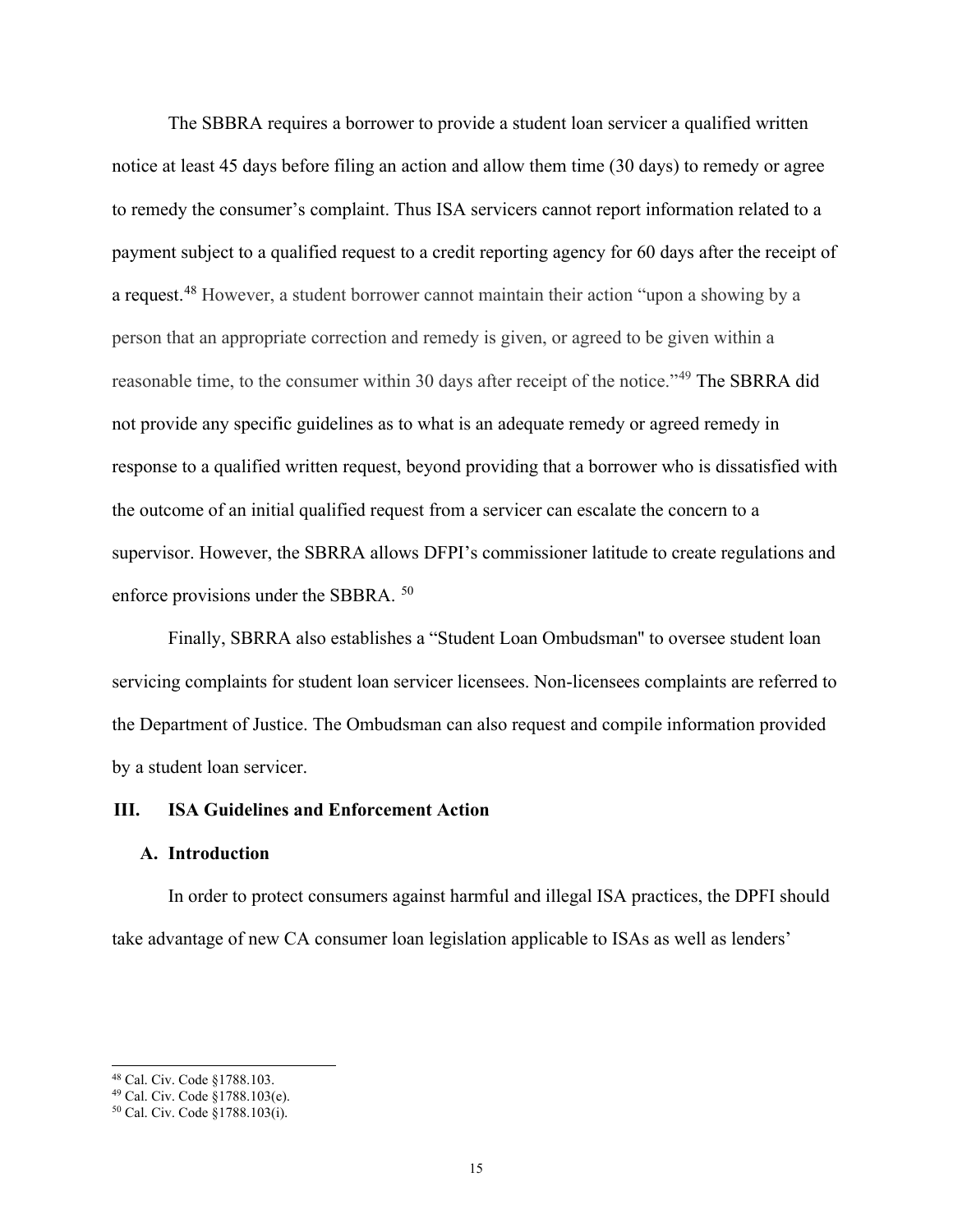growing acknowledgement that ISAs are loans to increase and clarify ISA guidance-setting and enforcement action against ISA lenders.<sup>[51](#page-15-0)</sup>

Across consumer financial products, guidance and regulatory enforcement for UDAAP violations is on the rise. At the beginning of 2020, the Office of the Comptroller of the Currency released a new Comptroller's Handbook on UDAAPs, signaling its own focus on UDAAP risks.[52](#page-15-1) This increase in UDAAP guidance-setting has been backed by an increase in UDAAP enforcement action by federal regulatory agencies. In 2020, the CFPB and the FTC filed a combined 25 public UDAAP complaints and 30 public UDAAP consent orders and settlements, winning more than \$80M in total civil money penalties and more than \$536M in consumer redress.[53](#page-15-2) These UDAAP violations included deceptive advertising (e.g. false and misleading representations about annualized percentage rates (APR), costs and terms of loans), abusive and threatening debt collection (including new deception claims based on violations of state licensing requirements), and unfair servicing (e.g. collecting fees that consumers were not contractually obligated to pay).<sup>[54](#page-15-3)</sup>

While this increased UDAAP clarity and enforcement is a good sign for financial consumers generally, it has lagged in reaching the ISA market. Despite the consumer harm associated with ISAs, the last few years have seen substantially less public and private action

<span id="page-15-1"></span><sup>52</sup> Office of the Comptroller of the Currency, *Unfair or Deceptive Acts or Practices and Unfair, Deceptive, or Abusive Acts or Practices*, Comptroller's Handbook: Consumer Compliance (June 2020)[, https://www.occ.gov/publications-and](https://www.occ.gov/publications-and-resources/publications/comptrollers-handbook/files/unfair-deceptive-act/index-udaap.html)[resources/publications/comptrollers-handbook/files/unfair-deceptive-act/index-udaap.html.](https://www.occ.gov/publications-and-resources/publications/comptrollers-handbook/files/unfair-deceptive-act/index-udaap.html)

<span id="page-15-0"></span><sup>&</sup>lt;sup>51</sup> In August 2021 Meratas conceded that "ISAs made solely for use to finance a postsecondary education are 'student loans' for the purposes of [the CA Student Loan Servicing Act]." Consent Order, Meratas 3-4. In September, Better Future Forward (BFF) also conceded that their ISAs were credit under the federal Consumer Financial Protection Act because they grant borrowers the right "'to defer payment of a debt, incur debt and defer its payment, or purchase property or services and defer payment for such purchase.'" 12 U.S.C. § 5481(7); Consent Order, Better Future Forward 7.

<span id="page-15-3"></span><span id="page-15-2"></span><sup>53</sup> Mayer Brown, *Consumer Financial Services UDAAP Round-Up: 2020 Year in Review* 8 (Jan 2021), [https://www.mayerbrown.com/en/perspectives-events/publications/2021/01/udaap-round-up-2020-year-in-review.](https://www.mayerbrown.com/en/perspectives-events/publications/2021/01/udaap-round-up-2020-year-in-review) <sup>54</sup> *Id.* at 9-15.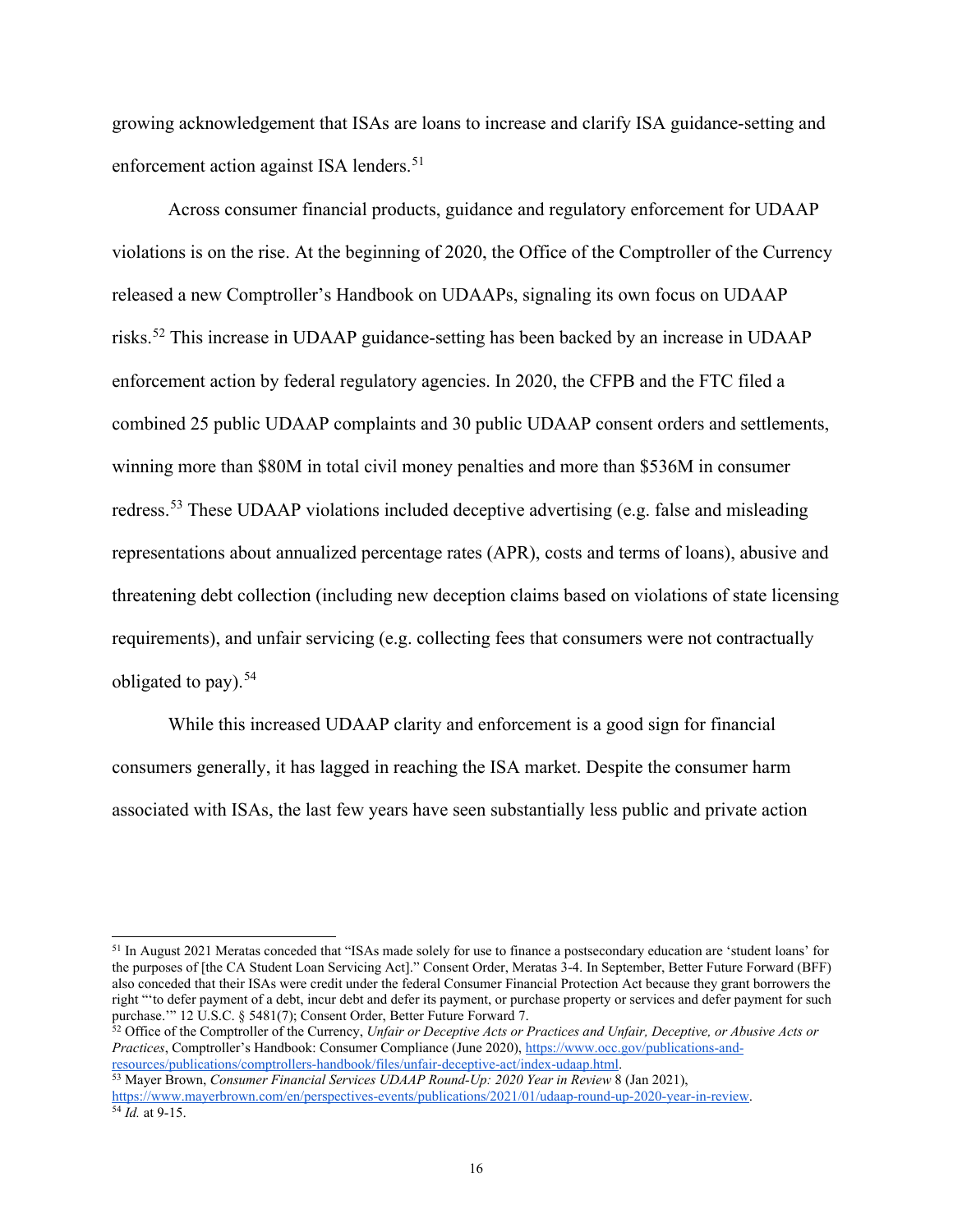against ISA providers and servicers compared to other types of creditors.<sup>[55](#page-16-0)</sup> In this section, we identify three opportunities for the DPFI to strengthen accountability and oversight in ISA lending: clarification of what pervasive ISA practices constitute violations of law, in particular deceptive marketing and deceptive calculation of APRs; clarification of what remedies are adequate under California law; and finally, preparation for litigation when ISA lenders continue illegal practices.

#### **B. UDAAP Violations**

## **1. Deceptive ISA Marketing**

The DFPI has an opportunity to mandate compliance and protect ISA student borrowers by clarifying which common ISA marketing practices constitute noncompliance with UDAAP.<sup>[56](#page-16-1)</sup>

ISA provider's insistence that ISAs are not loans not only suggests that student loan regulations do not apply to ISA products but also deceptively attracts students, wary of traditional loans, to ISAs. The DFPI should set clear rules prohibiting these common and deceptive tactics. The SBPC's suit against Make School, a for-profit coding academy, and ISAprovider Vemo highlights many of the deceptive practices that should be explicitly prohibited across the ISA industry: falsely advertising the quality of education and employment prospects;  $57$ falsely advertising ISAs as superior to traditional tuition or student loan models when a substantial chance exists of paying many times the actual cost of tuition plus living expenses<sup>[58](#page-16-3)</sup>; failing to disclose how the ISA provider uses (and cashes in on) the ISAs while actively and

<span id="page-16-2"></span><sup>57</sup> Complaint, *Aguocha et. al. v. Make School, Inc.* 27, Superior Court of the State of Cal (June 25, 2021),

<span id="page-16-3"></span>[https://protectborrowers.org/wp-content/uploads/2021/06/AS-FILED-Aguocha-et-al-v-Make-School-and-Vemo-et-al-Complaint-](https://protectborrowers.org/wp-content/uploads/2021/06/AS-FILED-Aguocha-et-al-v-Make-School-and-Vemo-et-al-Complaint-062021.pdf)[062021.pdf.](https://protectborrowers.org/wp-content/uploads/2021/06/AS-FILED-Aguocha-et-al-v-Make-School-and-Vemo-et-al-Complaint-062021.pdf) 86 percent of the 2017 Make School class withdrew or was dismissed. 58See *Id* at 22-4.

<span id="page-16-0"></span><sup>55</sup> Lexis+, [https://plus.lexis.com/](https://plus.lexis.com/firsttime?crid=0126c5b3-ae0f-4a2f-b78d-ec31daa49b19) (last visited Nov. 10 2021). Looking at cases decided between Jan 1, 2019 and November 10, 2021[, Lexis+](https://plus.lexis.com/) has 157 cases containing the term "federal student loan", thirty containing the term "payday lender", eleven containing the term "VA-guaranteed loan", and two containing the term "income share agreement."

<span id="page-16-1"></span><sup>56</sup> Cal. Fin. Code §90009 . The DFPI has authority to declare an act abusive if it materially interferes with a consumer's ability to understand a term or condition, takes unreasonable advantage of a consumer's lack of understanding of the product's risks, costs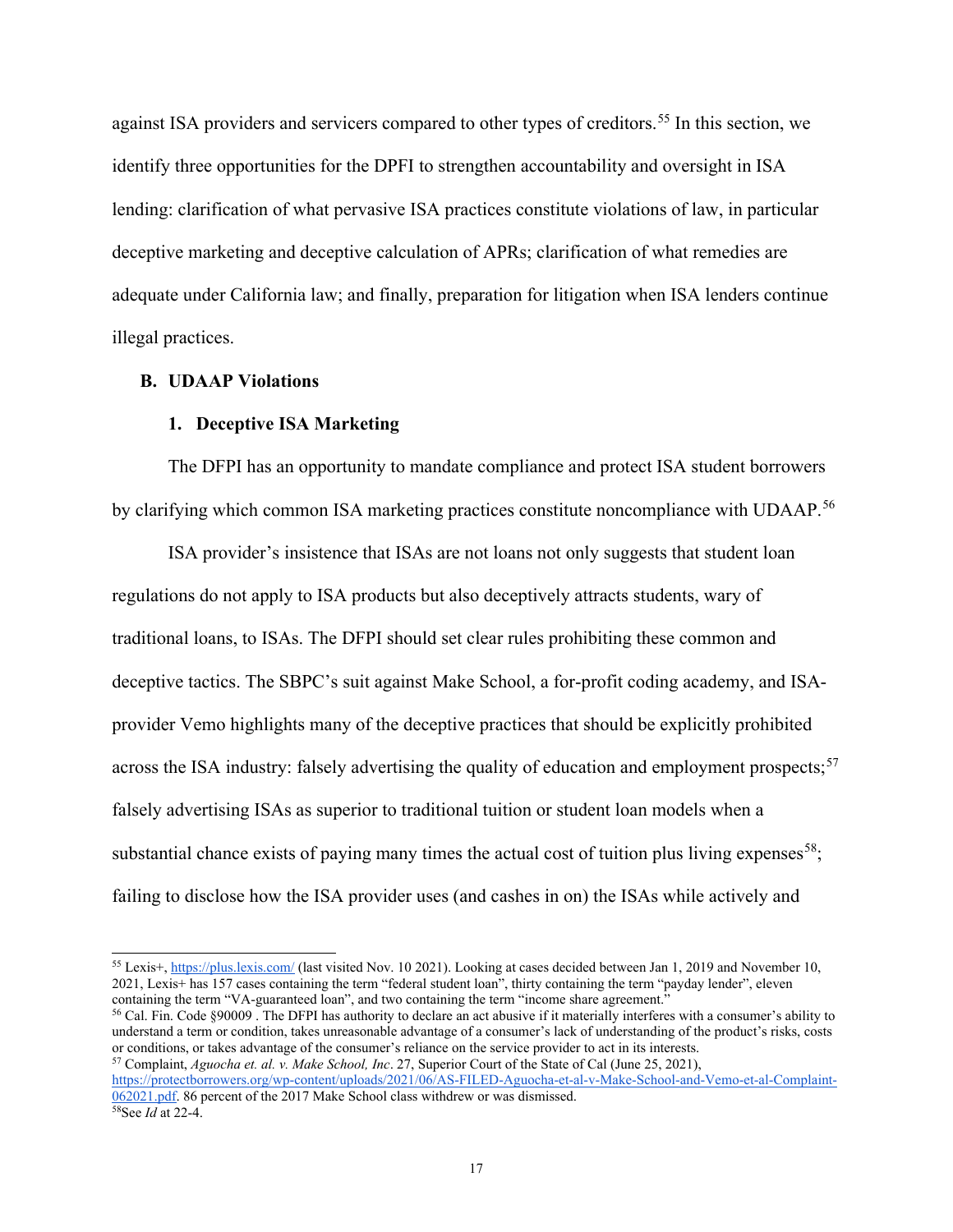falsely claiming aligned incentives with students; making misleading statements about payment penalties and caps;<sup>[59](#page-17-0)</sup> making misleading statements regarding payment term length;<sup>[60](#page-17-1)</sup> and failing to give some students fair chances to review their initial ISA contracts.

APR disclosures are of particular importance for regulators. The disclosure of APR and "finance" charges is of primary importance to enable creditors to understand the cost of a loan and compare options. However, ISA servicers often obfuscate their products' APR rates for borrowers, thereby preventing them from comparing rates to other traditional student loans.

The DFPI has authority to require APR disclosures for all student financing, including ISA service providers, and prohibits servicers from "misrepresenting or omitting material information in connection with a student loan" connected to the borrower's obligations.<sup>[61](#page-17-2)</sup> We recommend the DFPI regulate ISA servicers to ensure they are disclosing APR rates to consumers. The CFPB has already followed suit and issued a consent order identifying an ISA servicer provide in violation of Regulation Z for failing to disclose the "the annual percentage rate, using that term," for their loans, as required in 12 C.F.R.  $\S$  1026.18(e).<sup>[62](#page-17-3)</sup> Other states are considering requiring that ISA servicers disclose additional, supplemental APR rates based on different annual income amounts.<sup>[63](#page-17-4)</sup>

#### **2. Unconscionable APR**

The DFPI's rule-making should seek to go beyond the disclosures and fair marketing concerns raised above and clarify when ISA APRs violate CA law, especially considering student borrowers' vulnerability. The CA Constitution prohibits non-exempt lenders from

<span id="page-17-0"></span><sup>59</sup> Make School encouraged students to "stack" ISAs to fully fund Make School's program but failed to disclose that each new ISA would have its own payment cap rather than a total payment cap across all ISAs.

<span id="page-17-1"></span><sup>&</sup>lt;sup>60</sup> Term length implied that the obligations would stop within forty-two to sixty months.

<span id="page-17-2"></span><sup>61</sup> Cal. Civ.. Code § 1788.101 (a)(2)

<span id="page-17-3"></span> $62$  Consent Order, Better Future Forward, Inc. 10-11, CFPB Docket No. 0005 (Sep. 7, 2021), [https://files.consumerfinance.gov/f/documents/cfpb\\_better-future-forward-inc\\_consent-order\\_2021-09.pdf](https://files.consumerfinance.gov/f/documents/cfpb_better-future-forward-inc_consent-order_2021-09.pdf) <sup>63</sup> Income Share Agreements, Required Disclosures, Colorado Uniform Consumer Credit Code and Student Loan Equity Act, 4

<span id="page-17-4"></span>CCR 902-3 (Proposed Nov. 2021)[, https://coag.gov/app/uploads/2021/11/Draft-Income-Share-Agreement-Rule.pdf.](https://coag.gov/app/uploads/2021/11/Draft-Income-Share-Agreement-Rule.pdf)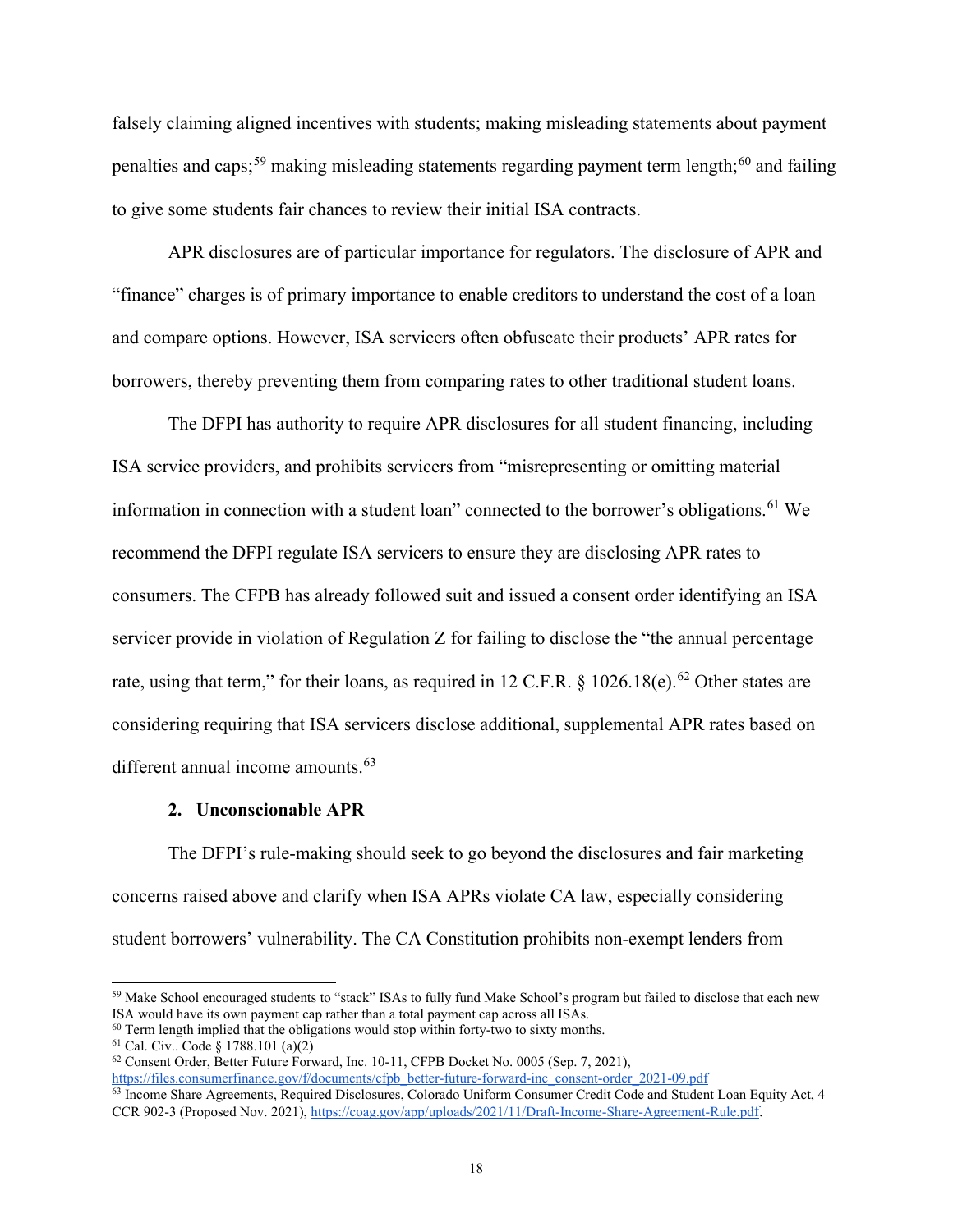charging more than  $10\%$  of an outstanding loan in annual interest.<sup>[64](#page-18-0)</sup> Where usury maximums are not directly applicable, the CA Supreme Court found annual interest can be voided if "overly harsh," "unduly oppressive" or "so one-sided as to shock the conscience."<sup>[65](#page-18-1)</sup> In addition to helping borrowers make informed lending decisions, clarifying APR calculations will also help ISA providers and servicers comply with usury laws and help the DFPI identify when usury enforcement action is warranted.

## **C. Clarifying Adequate Remedy for Student Enforcement**

The SBBR provides a private right-to-relief for student borrowers for a failure to comply with California licensing standards and federal protections. Borrowers are required to give servicers notice and at least 30 days to provide an "appropriate remedy."<sup>[66](#page-18-2)</sup> The DFPI should help bring justice to consumers harmed by deceptive, unfair or abusive ISAs and clarify what constitutes an adequate remedy under the SBBR in response to borrowers' notice of noncompliance. With the new student loan ombudsman, DFPI can compile information related to student borrower complaints to identify potential misconduct and appropriate remedies for the consumer. Such information may prove crucial for ensuring a student borrower receives timely and appropriate relief. For a student borrower with minimal savings, any time longer than 30 days without appropriate relief may be the difference between paying their rent on time or late.

Furthermore, new UDAAP language in CCFPL and SBBR allows DFPI latitude to issue various relief options for consumers, ranging from rescission of contracts, restitution, or monetary relief. Given the high stakes for student borrowers, DFPI should provide more clarity as to what constitutes an adequate remedy under SBBR's private right of action provision. An

<span id="page-18-0"></span><sup>64</sup> "California Constitution, article XV, section 1.

<span id="page-18-2"></span><span id="page-18-1"></span><sup>65</sup> Mark Hargrave and Lauren Haahr, *California Supreme Court Rules that Consumer Loans Not Subject to Usury Cap May Still be Deemed Unconscionable*, Stinson, (Aug. 2018)[, https://www.stinson.com/newsroom-publications](https://www.stinson.com/newsroom-publications-california_supreme_court_rules_that_consumer_loans_not_subject_to_usury_cap_may_still_be_deemed_unconscionable)[california\\_supreme\\_court\\_rules\\_that\\_consumer\\_loans\\_not\\_subject\\_to\\_usury\\_cap\\_may\\_still\\_be\\_deemed\\_unconscionable.](https://www.stinson.com/newsroom-publications-california_supreme_court_rules_that_consumer_loans_not_subject_to_usury_cap_may_still_be_deemed_unconscionable) <sup>66</sup> Cal. Civ.. Code § 1788.101 (e).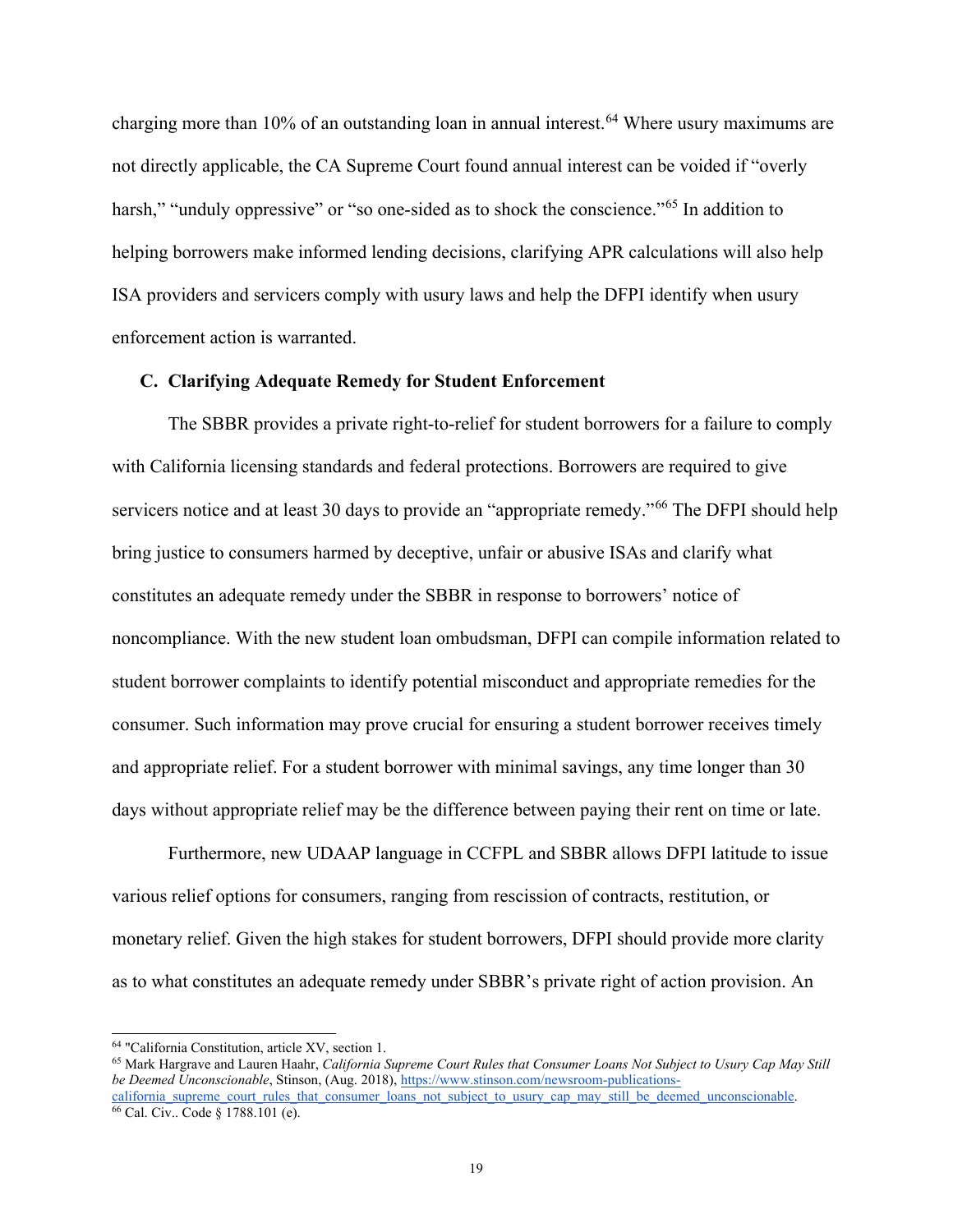explicit right of rescission or option to re-sign an ISA contract for a servicer's violation, for example, can provide student borrowers clear and certain relief.

Additionally, DFPI should specify appropriate and timely remedies for consumers bringing complaints about a servicer's collection of unenforceable loans. Many Californian ISA lenders are private coding bootcamps or vocational schools previously unlicensed to operate under the BPPE. These loans are unenforceable under California law.<sup>[67](#page-19-0)</sup> However, servicers have continued to attempt to collect void and unenforceable payments that neither them or their lender are entitled to collect.<sup>[68](#page-19-1)</sup> DFPI should protect consumers from unfair and deceptive servicing practices and ensure timely relief and remedies are available when appropriate.

## **D. Litigation for UDAAP Violations**

Rulemaking that clarifies which ISA practices are illegal can encourage compliance. Additionally, this clarity can lay the groundwork for enforcement action against ISA providers that violate the law. The DPFI should prepare to sue ISA providers for unfair and deceptive servicing practices. DFPI rulemaking and enforcement action may help clarify for students when they might have a viable private cause of action against an ISA provider. To encourage public action, the DFPI should consider the deterrent impact of arbitration clauses, common to ISA contracts, and where possible, make clear any route for legal action available to students under California law, despite arbitration clauses.

In addition to enforcement action for deceptive or misleading marketing, the DPFI can take action against ISA servicers who attempt to collect on ISAs that are unenforceable (e.g. issued by a provider that was not licensed to operate at the time of issuance). The DFPI should

<span id="page-19-0"></span><sup>67</sup> Cal. Educ. Code § 94886.

<span id="page-19-1"></span><sup>68</sup> Ben Kaufman, et al., *Unfair, Deceptive, and Abusive Acts and Practices in the Servicing of Void and Unenforceable ISAs*, Student Borrower Protection Center, (June 2021)[, https://papers.ssrn.com/sol3/papers.cfm?abstract\\_id=3867801.](https://papers.ssrn.com/sol3/papers.cfm?abstract_id=3867801)